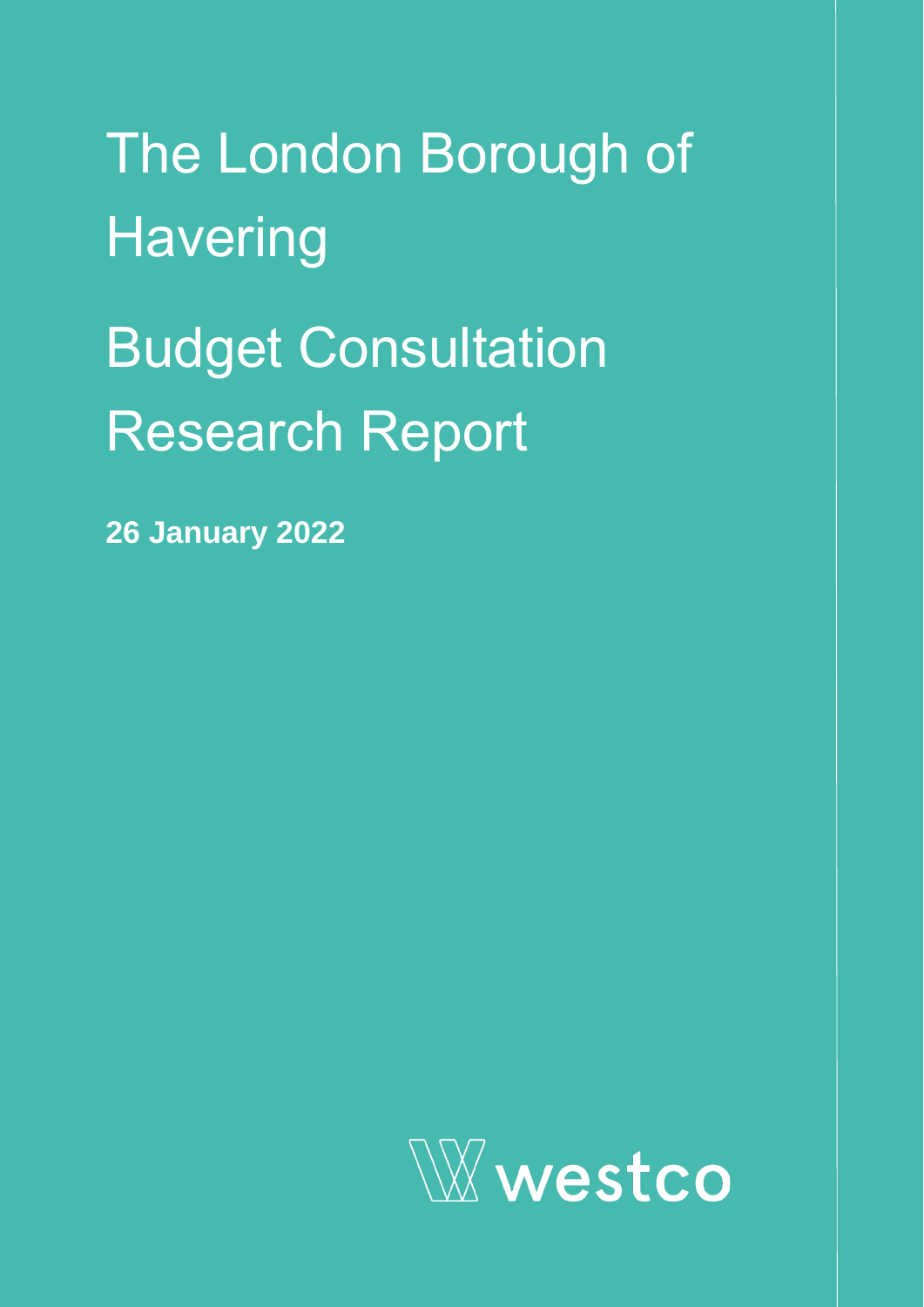### $\sqrt{N}$ 06

### **Contents**

| Appendix 2: Screening questionnaire for Residents Error! Bookmark not defined. |
|--------------------------------------------------------------------------------|
| Appendix 3: Residents Discussion guide Error! Bookmark not defined.            |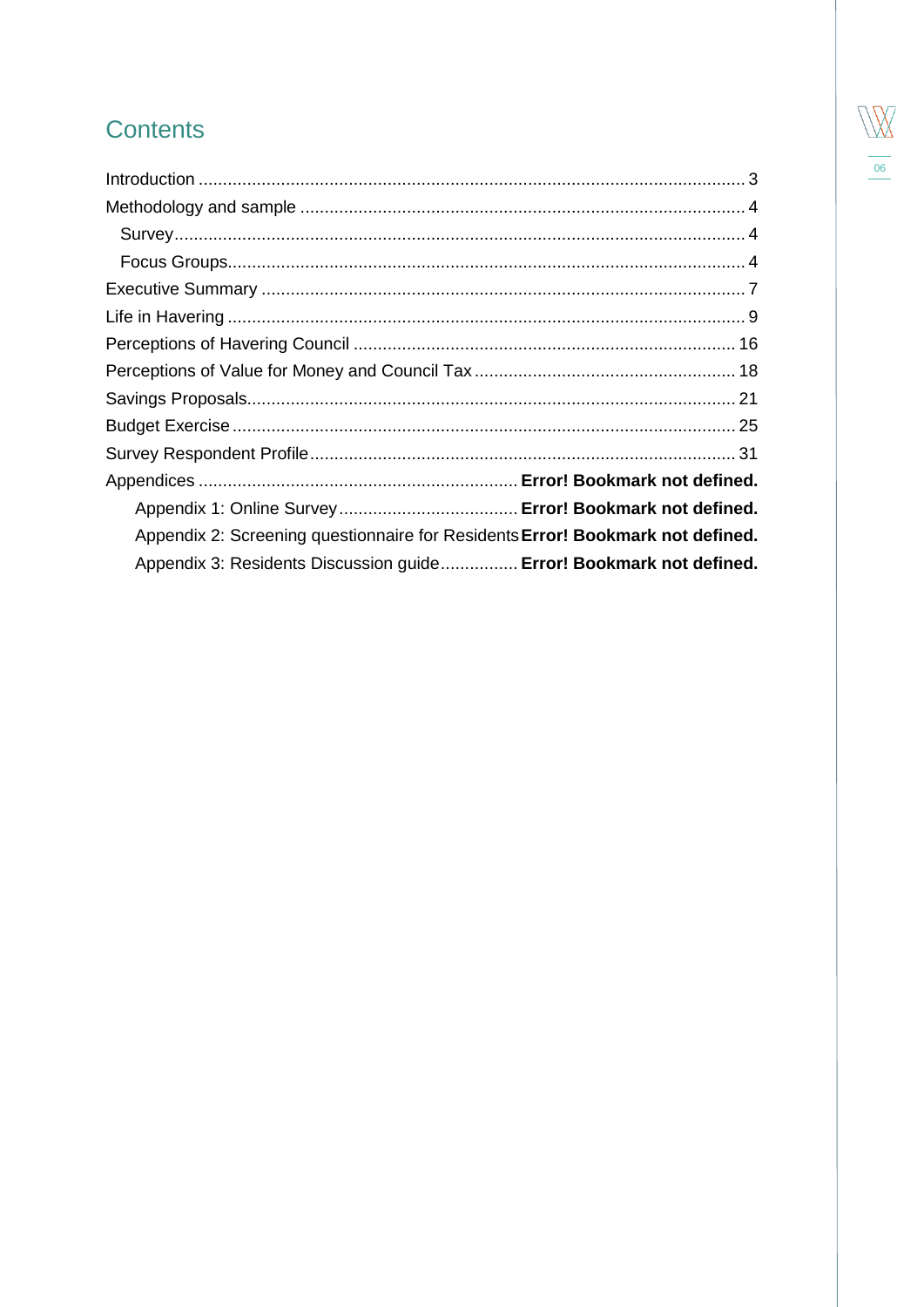### <span id="page-2-0"></span>**Introduction**

This report summarises the findings from two pieces of budget consultation research conducted by the London Borough of Havering.

#### **Online Survey**

The council ran an online survey, from  $2^{nd}$  November 2021 to  $4^{th}$  January 2022 and received 456 responses. Of the responses, 95% came from Havering residents. The survey consisted of questions on:

- Issues and concerns in the local area
- Issues and concerns of personal importance
- Budget and Council Tax
- Saving proposals

#### **Focus Groups**

The council commissioned Westco, a market research agency, to conduct two qualitative online focus groups with residents to understand their budget priorities, their perceptions of the council's approach to budget saving and to find out their views on the level of council tax. The focus groups took place online on the 14<sup>th</sup> and 15<sup>th</sup> December 2021, using the Zoom platform.

The objectives for these focus groups were the following:

- To explore what is important to Havering residents in public service delivery
- To explore the role public service delivery has on their quality of life in Havering
- To explore satisfaction with perception and expectations of Havering Council
- To explore residents' relative priorities in public service delivery in Havering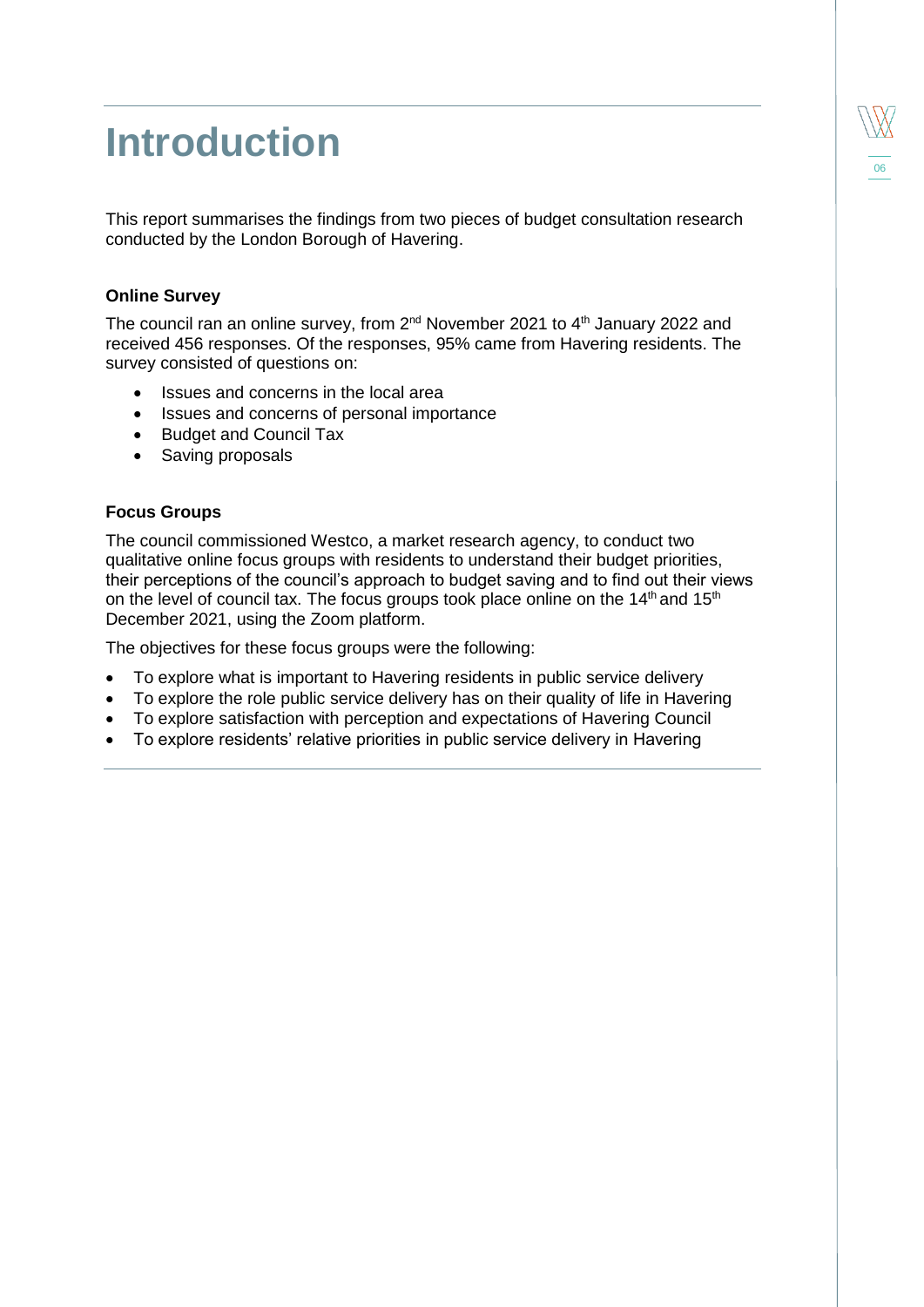# <span id="page-3-0"></span>**Methodology** and sample

#### <span id="page-3-1"></span>**Survey**

The council conducted an online survey to which 456 people responded. The breakdown of respondent types is detailed below:

- 432 identified as residents of the borough AND/OR
- 5 representing / owning a local business
- 5 representing a charity that covers the Havering area
- 2 representing a community group in Havering
- 18 working for Havering Council (resident)
- 8 working for Havering Council (non-resident)
- 6 representing a public sector organisation

#### **Sample**

It should be noted that this survey was self-selecting and is not a representative sample of residents. Therefore, results should be treated as indicative only.

The demographic profile of responses to the survey is broadly in line with the Havering population on characteristics including gender and ethnicity. However, the online survey respondents are not as closely aligned with the local population on age. The survey is quite heavily skewed towards older age groups, and this should be borne in mind when reading the results of the survey. Younger residents (aged under 45) made up 32% of the survey responses, whereas ideally, they would have made up 44%.

| Age      | <b>Survey respondents</b><br>% | <b>Havering Population</b><br><b>Estimates %</b> | <b>Difference</b> |
|----------|--------------------------------|--------------------------------------------------|-------------------|
| 18-24    | 1%                             | 7%                                               | -6                |
| 25-34    | 12%                            | 18%                                              | -6                |
| 35-44    | 19%                            | 18%                                              | $+1$              |
| Under 45 | 32%                            | 44%                                              | $-12$             |
| 45-54    | 18%                            | 17%                                              | $+1$              |
| 55-64    | 21%                            | 16%                                              | $+5$              |
| 65-74    | 20%                            | 12%                                              | $+8$              |
| $75+$    | 8%                             | 12%                                              | $-4$              |
| Over 45  | 68%                            | 56%                                              | $+12$             |

#### <span id="page-3-2"></span>Focus Groups

Westco conducted two online focus groups over the course of two days in December 2021:

- Residents Focus Group  $1 14<sup>th</sup>$  December 2020, 12:00pm 1:00pm;
- Residents Focus Group  $2 15$ <sup>th</sup> December 2020, 12:00pm 1:00pm;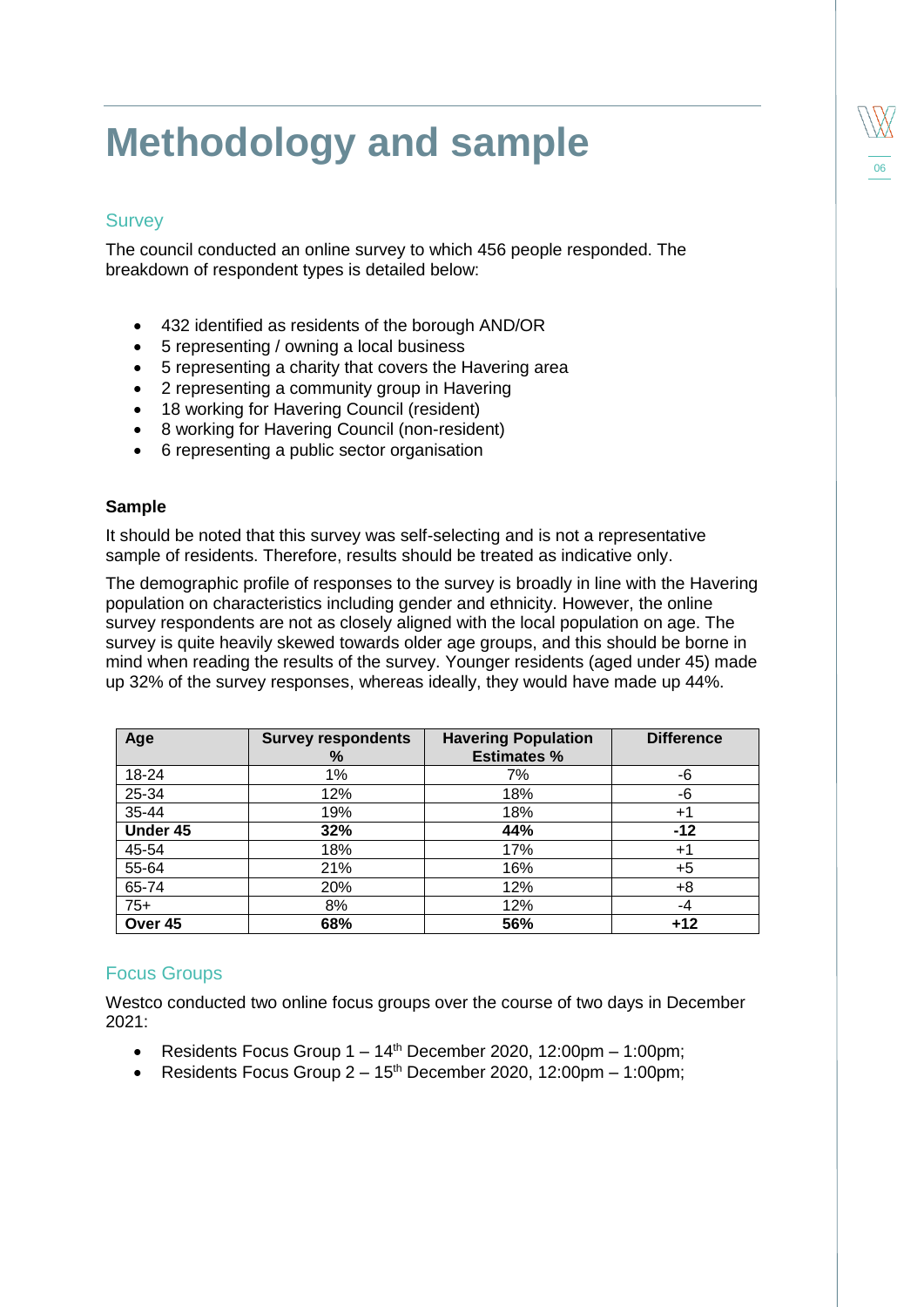The first group contained participants aged 40 and under. The second group contained participants who were aged over 40 years old. This was done so that the groups felt more at ease expressing their opinions and were more likely to identify life stage themes. Ten participants were recruited for each focus group for a total of 20. Overall, 17 of participants attended the focus groups. The participants were asked to complete some pre-tasks prior to the discussions around their key positive and negative issues for the area and to perform a budgeting exercise.

06

The focus groups took place on Zoom and lasted for around an hour and 15 minutes. Feedback was recorded anonymously. Observers from Havering Council were present during the two focus groups but did not participate in discussions. The Finance Team gave a presentation on the current state of the council finances and gave an outline of savings and efficiency proposals.

#### **Approach**

Employing a qualitative approach allowed researchers to gather rich insights into participants' reflection on the budget and council tax. An online approach was necessary to mitigate the potential for lockdowns and general health and safety concerns arising from COVID-19. Zoom allowed participants to engage with us and one another freely and we were able to video capture their insights and feedback.

#### **Recruitment**

In order to recruit a broad range of participants we worked with a market research recruitment agency called Criteria who employed three professional recruiters to source Havering residents for the focus groups.

In order to identify suitable candidates, Westco developed a recruitment screener. The screener ensured that a mixture of residents with different demographic characteristics were recruited. It also ensured residents with a range of views and knowledge about the Council and Covid-19 government guidelines. Finally, the screening questionnaire was designed to also identify participants who were communicative and articulate, ensuring that everyone attending the focus group would provide lively debate and discussion.

The screening questionnaire can be found in Appendix 1.

#### **Sample and Quotas**

The following criteria were taken into account to ensure a good mix of participants:

- Demographics (age, gender, ethnicity)
- Mix of working status
- Mix of social grades
- Mix of attitudes towards the Council

#### **Incentives**

Participants were offered a cash incentive for attending the focus groups. Residents were offered £60 to attend. Offering incentives is considered best practice when conducting qualitative research, and incentives for this project were given in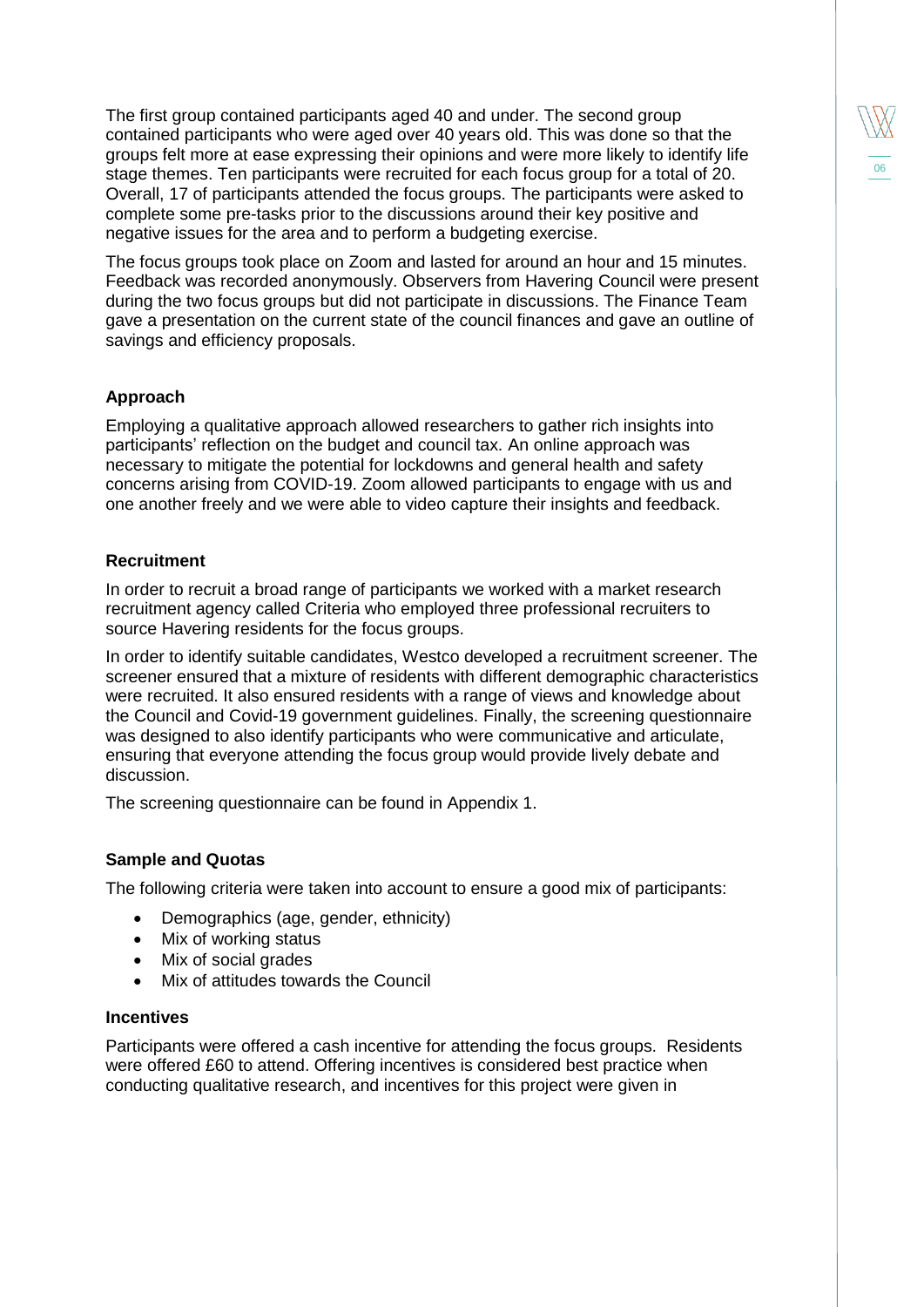accordance with the Market Research Society (MRS) guidelines. The use of incentives improves attendance and it ensures that those who are motivated to attend are not only those with strong opinions that they wish to share. There were no other conditions participants were required to meet in order to receive the incentive, other than to attend the focus group.

#### **Discussion Guide**

To facilitate the focus group, Westco produced a discussion guide for the focus groups. This discussion guide was approved by Havering Council.

The discussion guide can be seen in Appendix 2.

#### **Analysis**

The nature of qualitative research reflects opinions and is not designed to be statistically representative of the general public. It is rather an opportunity to discuss issues and probe deeply into the views held by the participants. Therefore, conclusions and recommendations from these groups cannot be applied to the general population.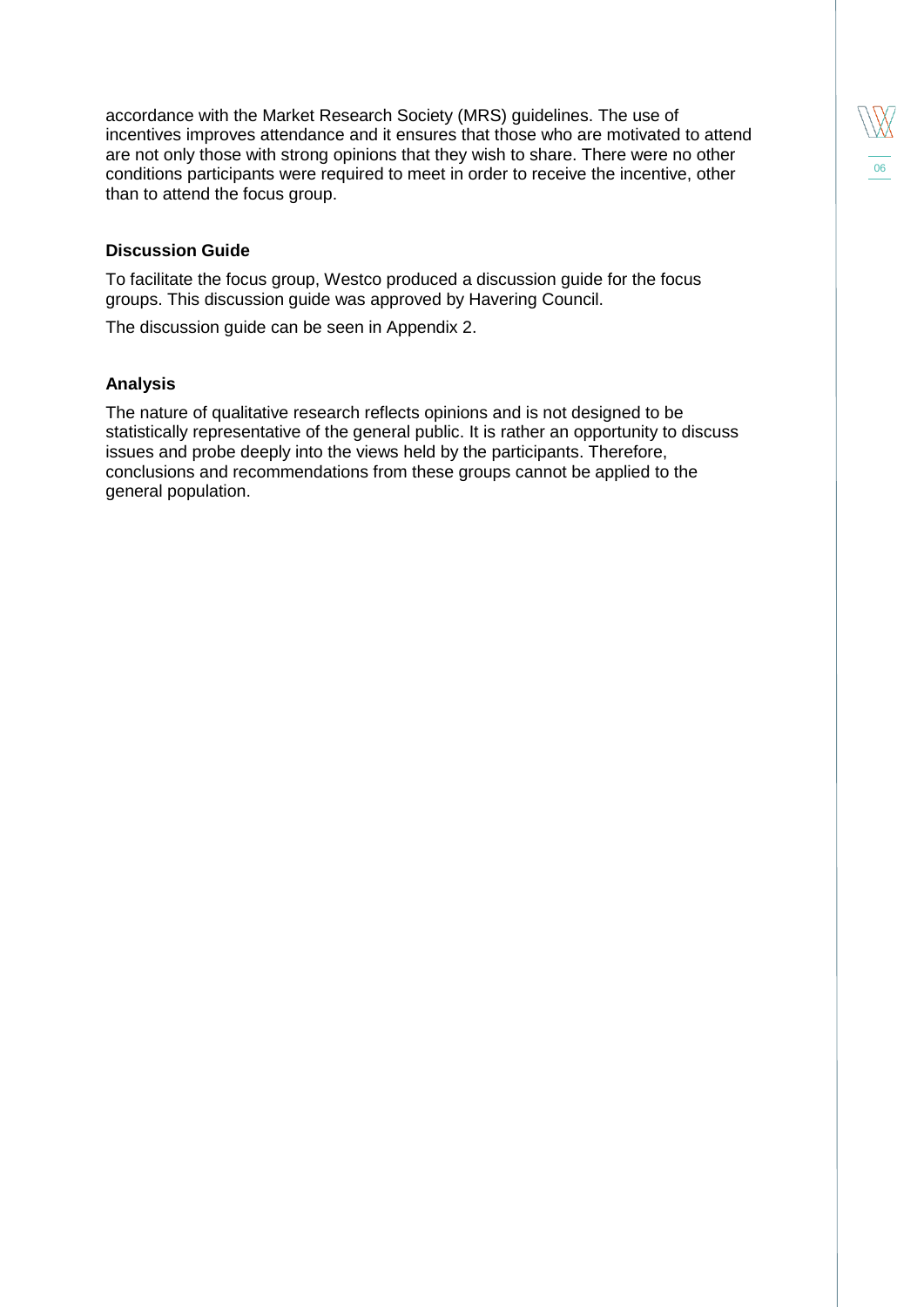### <span id="page-6-0"></span>**Executive Summary**

#### **Life in Havering**

Within the survey, respondents were asked what they feel the most important issues are that the borough is likely to face in the next year. By weighted rank these are:

06

- Social Care provision
- National Health Service / Healthcare
- Crime / Community Safety

In relation to areas of personal concern, the top three things that respondents are personally most concerned about are:

- Cleanliness of street and local area
- Anti-social behaviour in my community
- My physical health and fitness

There is some alignment of views on this among the focus groups, commonly identified negative quality of life factors in the younger focus group were street cleaning and bin collections and the older group highlighted litter as an issue. The older focus group also felt community safety was an area the council needs to improve on.

The focus group participants associate value for money with efficient well-run services. The key value for money council services include street cleaning, bin collection, parks, street lighting and community safety and so there is a lot of cross over here with the survey regarding important issues for the area and for individuals personally.

#### **Council Tax**

Respondents to the survey were asked about their support for an increase to council tax. Almost three in five respondents (57%) said they support some form of increase, with two in five saying they do not support an increase (41%).

However, it is important to note the difference in opinion among age groups on this question. Those aged 25 to 44 are much less likely to agree to any rise (60%) compared with those aged over 45 (31% say they do not support any rise). It should also be noted that the survey had a higher-than-average proportion of older respondents (68% aged 45+) to the survey and so the data is skewed towards the views of that group for this question and across the survey results generally.

The majority of participants in both focus groups said they did not want to see any rise in council tax. A minority were split on whether to raise council tax by one or two per cent.

#### **Spending Priorities**

Between two in five and two thirds of survey respondents agree with the savings proposals, apart from the proposal around staff reduction – which saw less than half in support.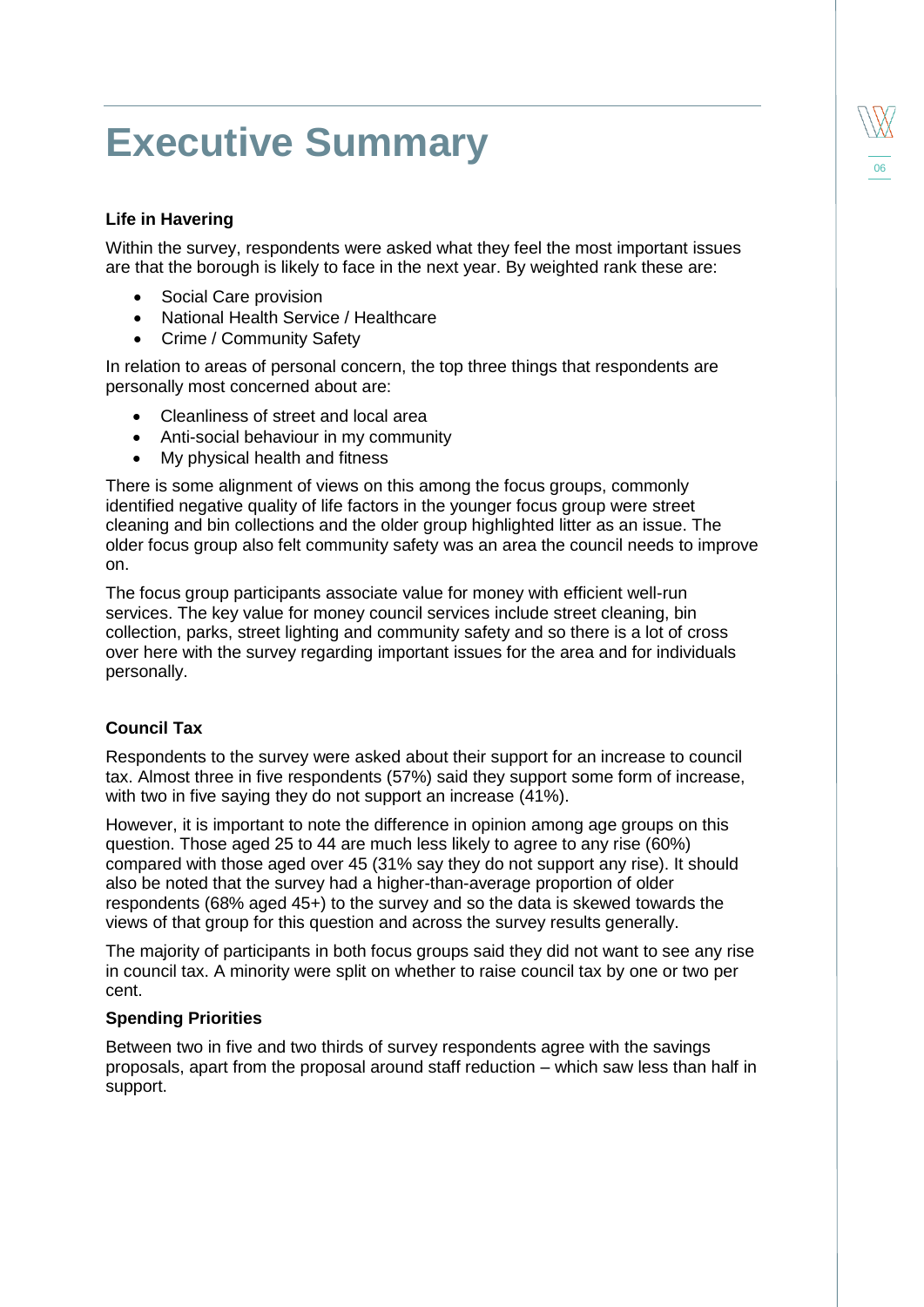| 06 |
|----|

| <b>Proposal</b>                                     | Agree | <b>Neither</b> | <b>Disagree</b> |
|-----------------------------------------------------|-------|----------------|-----------------|
| Better use of data through Business<br>Intelligence | 66%   | 23%            | 8%              |
| New models of delivery                              | 63%   | 25%            | 10%             |
| Prevention                                          | 61%   | 30%            | 6%              |
| Regeneration proposals                              | 58%   | 27%            | 13%             |
| Staff reduction through efficiency                  | 45%   | 22%            | 31%             |

During the focus groups there was also general agreement with the proposals but there were concerns about reducing staff numbers by 400 due to the impact this could have on customer service and other services.

#### **Budget Prioritisation**

When asked in the survey if they had to remove £1 from one of a list of service areas, the areas for removal were corporate services (24%), support services (12%), highways, traffic and parking (12%) and libraries (11%).

During the focus group the services that saw the least prioritisation by the under 40s were, libraries, planning and community services. Libraries and planning were also among the services given the least prioritisation by the over 40s.

When asked in the survey if they had to add £1 to a list of services areas, the top responses were adult social care (12%), corporate service (11%), children's social care (8%) and enforcement and safety (7%).

Children's social care was mentioned by both focus groups as being an area for prioritisation.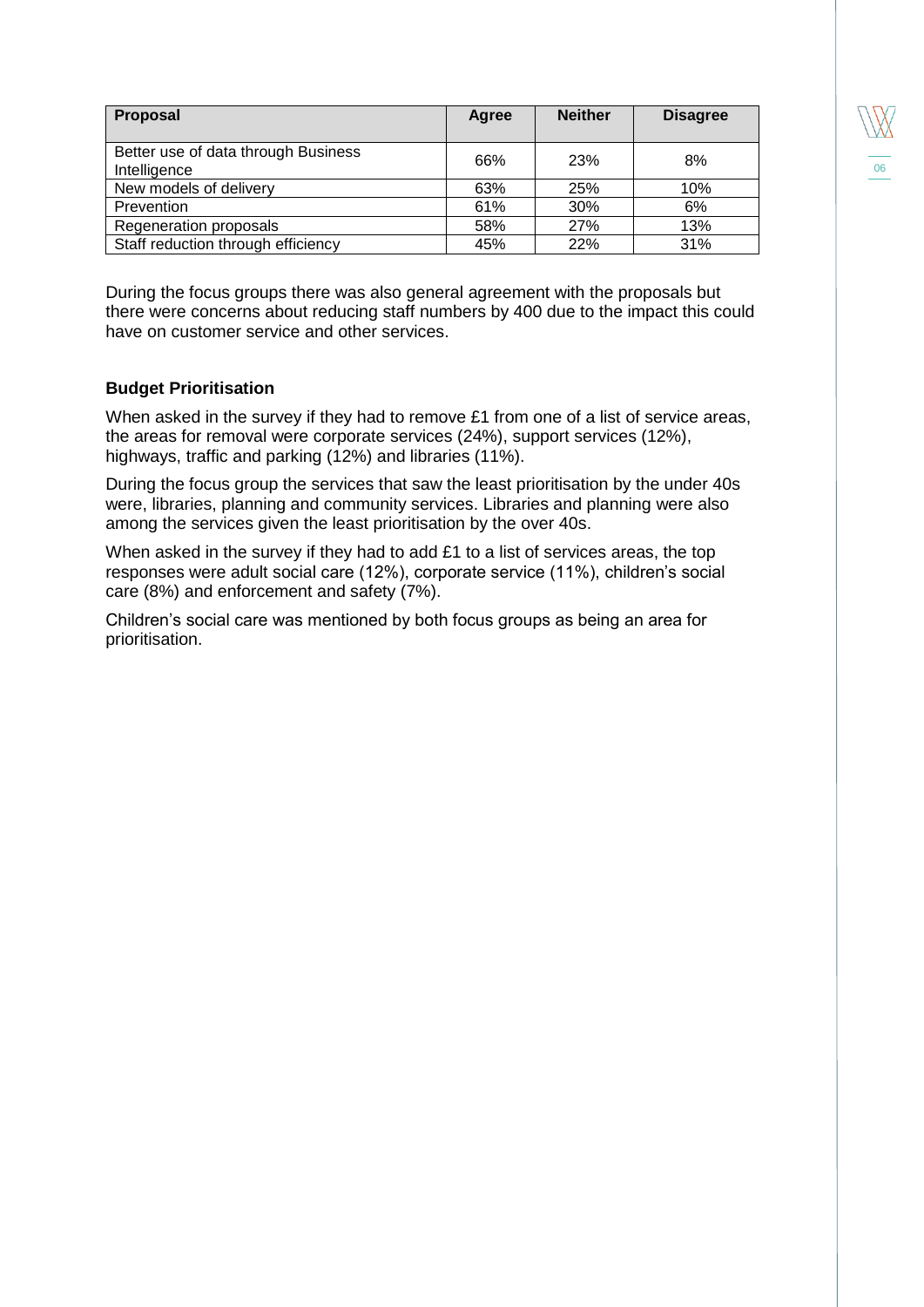# <span id="page-8-0"></span>**Life in Havering**

#### **Most important issues Havering is likely to face in the next year**

The three most important issues that respondents considered that the borough is likely to face in the next year by weighted rank are:

- Social Care provision
- National Health Service / Healthcare
- Crime / Community Safety

Crime and community safety remains an important issue from the previous year. However, the pandemic and the economic situation appear less of a concern compared to the healthcare and social care provision.

| <b>Issue</b>                          | <b>Issue 1</b><br>score | <b>Issue 2</b><br>score | <b>Issue 3</b><br>score | <b>Total score</b> |
|---------------------------------------|-------------------------|-------------------------|-------------------------|--------------------|
| <b>Crime/Community Safety</b>         | 240                     | 144                     | 50                      | 434                |
| NHS/Healthcare                        | 162                     | 120                     | 50                      | 332                |
| Social Care                           | 129                     | 72                      | 39                      | 240                |
| Ageing population                     | 126                     | 60                      | 37                      | 223                |
| COVID/Pandemic                        | 141                     | 58                      | 20                      | 219                |
| Economy/economic situation            | 102                     | 66                      | 35                      | 203                |
| Environment/climate change            | 99                      | 38                      | 28                      | 165                |
| Population levels/over-<br>population | 63                      | 54                      | 45                      | 162                |
| Education/schools                     | 45                      | 62                      | 28                      | 135                |
| Housing                               | 54                      | 48                      | 24                      | 126                |
| Inflation/prices                      | 54                      | 26                      | 20                      | 100                |
| Immigration                           | 51                      | 30                      | 15                      | 96                 |
| Morality and individual<br>behaviours | 18                      | 28                      | 16                      | 62                 |
| <b>EU/Brexit</b>                      | 15                      | 26                      | $\overline{4}$          | 45                 |
| Low pay/wages                         | 6                       | 24                      | 10                      | 40                 |
| Unemployment                          | 6                       | 16                      | $\overline{7}$          | 29                 |
| Personal finances                     | 12                      | 10                      | 6                       | 28                 |
| Race relations                        | 9                       | 4                       | 5                       | 18                 |
| Other                                 | 30                      | 20                      | 13                      | 63                 |

Issues the survey respondents feel the borough is facing, which they commented about via the open comment question include:

- Public transport and transportation links (e.g. Beam Park)
- Condition of pavements, roads and local landmarks
- Council Tax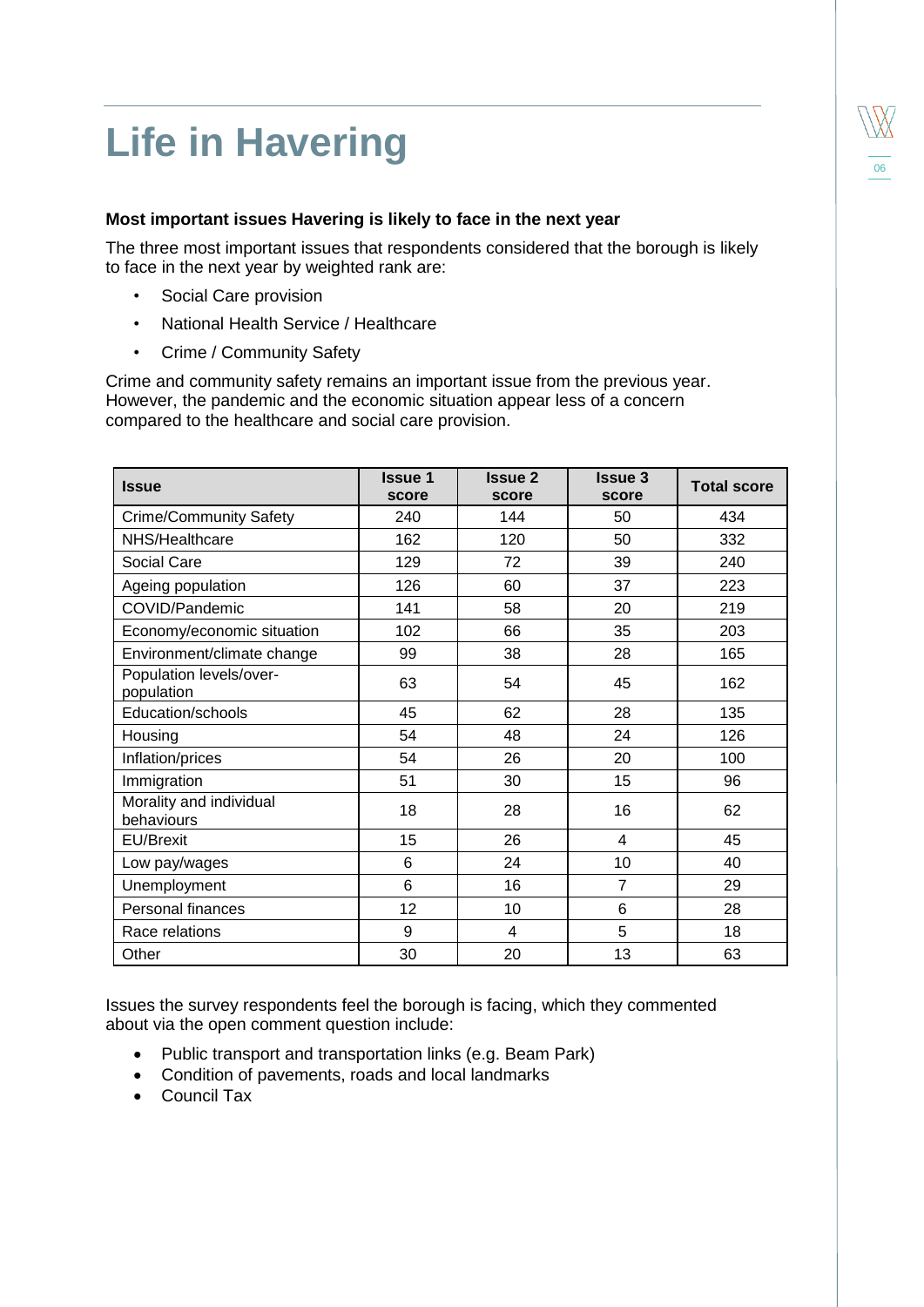- Social care support
- Health and wellbeing
- Overspending of council budget (e.g. housing benefits, Members' allowance)

06

- Education
- Waste Management e.g. wheelie bins, bin collection
- High streets
- Activities for children and young people

#### **Things of most personal concern to respondents**

The three things that respondents are personally most concerned about are:

- Cleanliness of street and local area
- Anti-social behaviour in my community
- My physical health and fitness

Physical health and fitness remains an important concern for respondents with cleanliness of street and local area, and anti-social behaviour is becoming a more pressing concern compared to employment stability and mental health & wellbeing from the previous year.

|                                         | Rank 1<br>score | Rank 2<br>score | Rank 3<br>score | <b>Total</b><br>score |
|-----------------------------------------|-----------------|-----------------|-----------------|-----------------------|
| Cleanliness of street and local<br>area | 153             | 94              | 69              | 316                   |
| Anti-social behavior in my<br>community | 123             | 146             | 35              | 304                   |
| My physical health and fitness          | 201             | 54              | 25              | 280                   |
| Being a victim of crime                 | 123             | 64              | 37              | 224                   |
| Paying bills                            | 120             | 54              | 26              | 200                   |
| The local environment/pollution         | 57              | 90              | 50              | 197                   |
| Climate change                          | 111             | 56              | 27              | 194                   |
| My mental health and wellbeing          | 99              | 56              | 21              | 184                   |
| Staying in work/employment<br>stability | 84              | 44              | 19              | 147                   |
| Keeping a roof over my head             | 69              | 28              | 6               | 103                   |
| Raising children                        | 48              | 28              | 17              | 93                    |
| Housing affordability                   | 39              | 30              | 17              | 86                    |
| Public transport                        | 33              | 38              | 12              | 83                    |
| <b>Educational provision</b>            | 24              | 24              | 16              | 64                    |
| Future job prospects                    | 12              | 26              | 8               | 46                    |
| Community relations                     | 9               | 16              | 18              | 43                    |
| Being lonely                            | 6               | 10              | 3               | 19                    |
| None of these                           | 18              | 10              | 11              | 39                    |
| Other                                   | 33              | 20              | 25              | 78                    |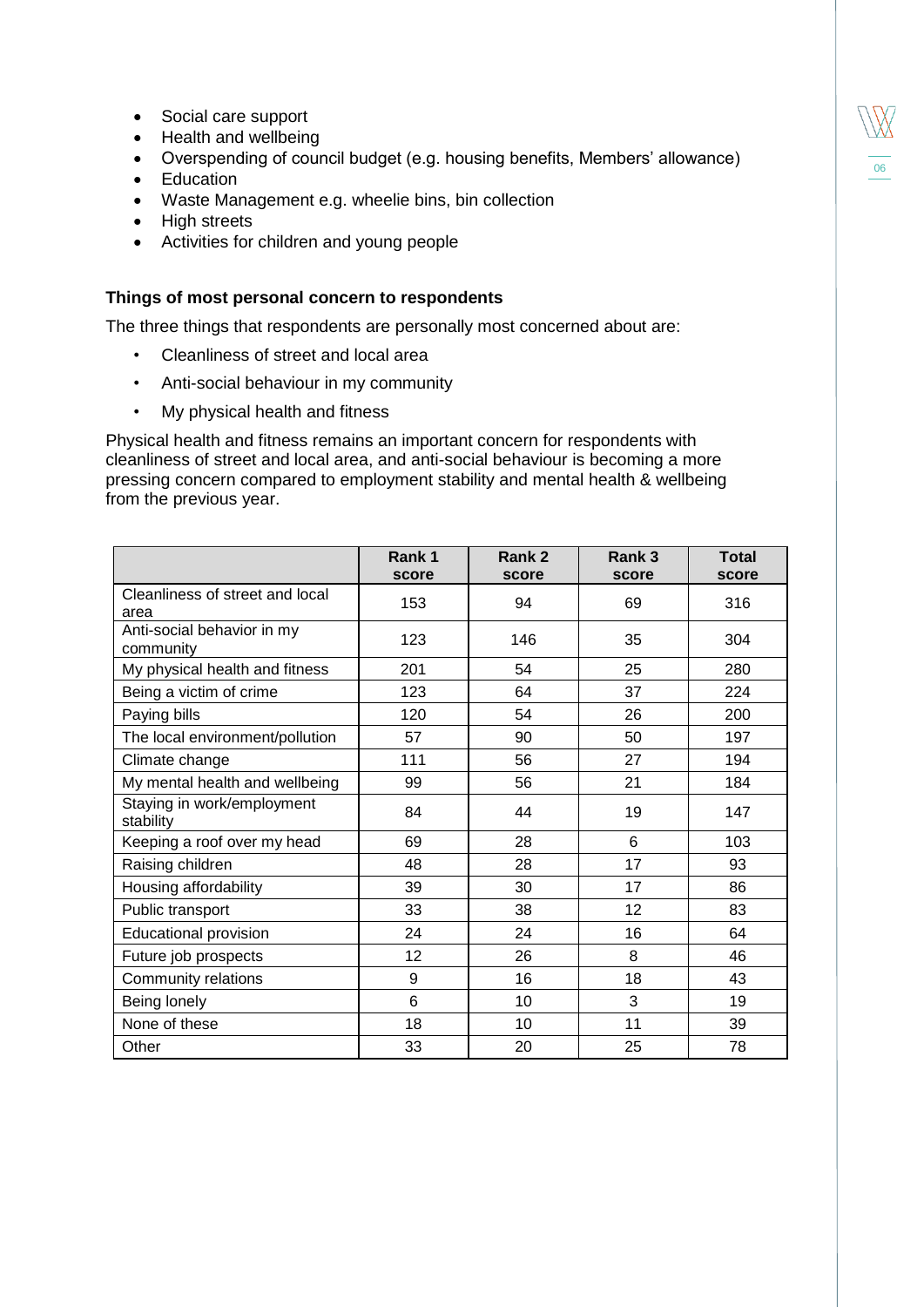Issues the survey respondents feel are of personal concern to them, which they commented via the open comment question include:

 Health and wellbeing (e.g. lack of GP or face-to-face appointments, family health, waiting lists)

06

- Waste Management
- Social Care (care homes, Adult and Children's)
- Council Tax increase
- Parking
- Racism
- Shortage of housing
- Road and cycling infrastructure
- Local Government corruption and maladministration
- Crime and safety
- Overpopulation and immigration
- Climate change

A number of the areas listed above were identified during the focus groups as issues including street cleaning, litter and bin collections, anti-social behaviour and community safety.

Respondents were asked how the Council could support them with the issues that they are most concerned about. Responses are summarised and categorised under the Council's priorities.

#### **CLEANER & SAFER**

- More policing, CCTV and visible enforcement
- Preventing crime and antisocial behaviour (ASB) through education
- Reducing and enforcing against littering, noise pollution, ASB and crime
- Repairing roads, potholes and pavements
- Enforcing COVID-19 quidelines
- Schemes to reduce congestion and traffic
- More affordable public transport
- Better walking and cycling infrastructure
- Regular meetings with local residents about concerns
- Regular refuse collection and reducing fly-tipping
- Provision of wheelie bins
- Improving recycling facilities (including kerbside glass collection)
- Higher standards of cleanliness and maintenance of roads, pavements open areas, green spaces and parks
- Providing more parks and open spaces (that are well maintained and litter free)
- Addressing climate change, developing green policies and supporting green initiatives

#### **TOGETHER**

- Promoting religious tolerance and inter-cultural events
- Community meeting, groups and events
- Strengthen voluntary sector and increase volunteering opportunities
- Increasing volunteering opportunities and skill development courses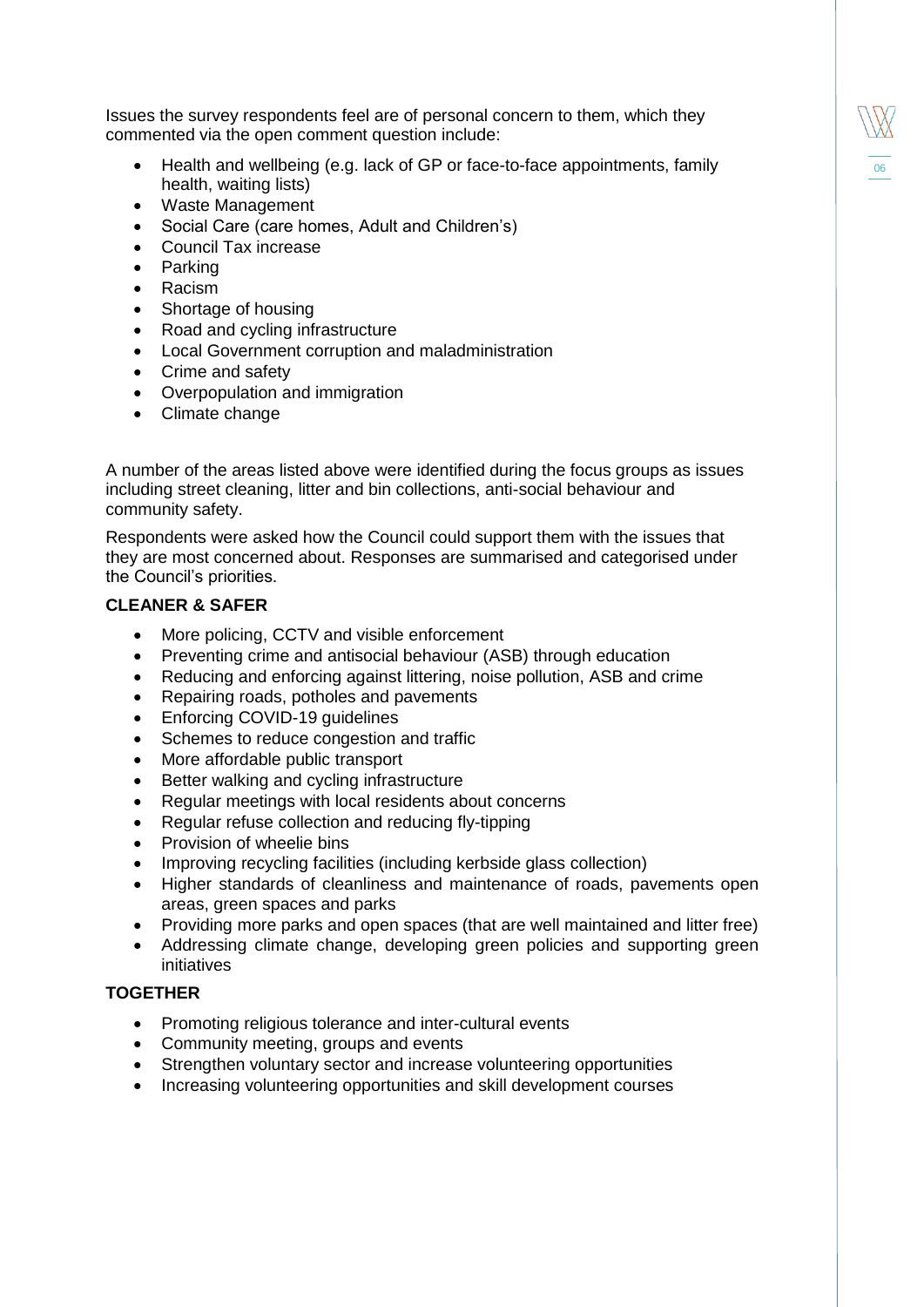- Invest in community projects
- Prioritising and funding education and schools
- Build more primary and secondary schools
- Better support for mental health issues
- Supporting the NHS (e.g. GP availability)
- Better funding of mental health services
- Protecting social care support and funding
- More youth provision and engagement
- More sporting facilities, clubs and activities

**VALUE FOR MONEY** (and other Council related suggestions)

- No increase in Council Tax or Business Rates
- Supporting local businesses
- Reducing allowances and pay for staff and councillors
- Providing employment and training opportunities
- Lobbying for more funding from Central Government
- Budgeting well and targeted funding to priority areas
- Ensure value for money and better procurement processes
- Better customer service

#### **PROUDER**

- Building and investing in more affordable housing and social housing
- Regulating housing prices and rentals
- Reducing homelessness
- Reducing overdevelopment (and ensuring the right level of infrastructure is in place)

06

- Improving town centres
- Beam Park development
- Removing car parking charges
- Supporting sustainability / climate change agendas (e.g., planting trees, better recycling, reducing cars)

#### **Quality of life factors**

The first part of the focus groups asked participants, unprompted, about positive and negative impacts on their quality of life in Havering.

#### **Positive quality of life factors**

Many individuals in both focus groups identified Havering as a good location as it is both close to central London, with good connections, and far enough outside of the city to enjoy the benefits of outer London. Many of the participants had moved at different times from inner London to Havering.

#### **Access and proximity to London**

A key advantage of living in Havering is close access to central London whether via road or public transport.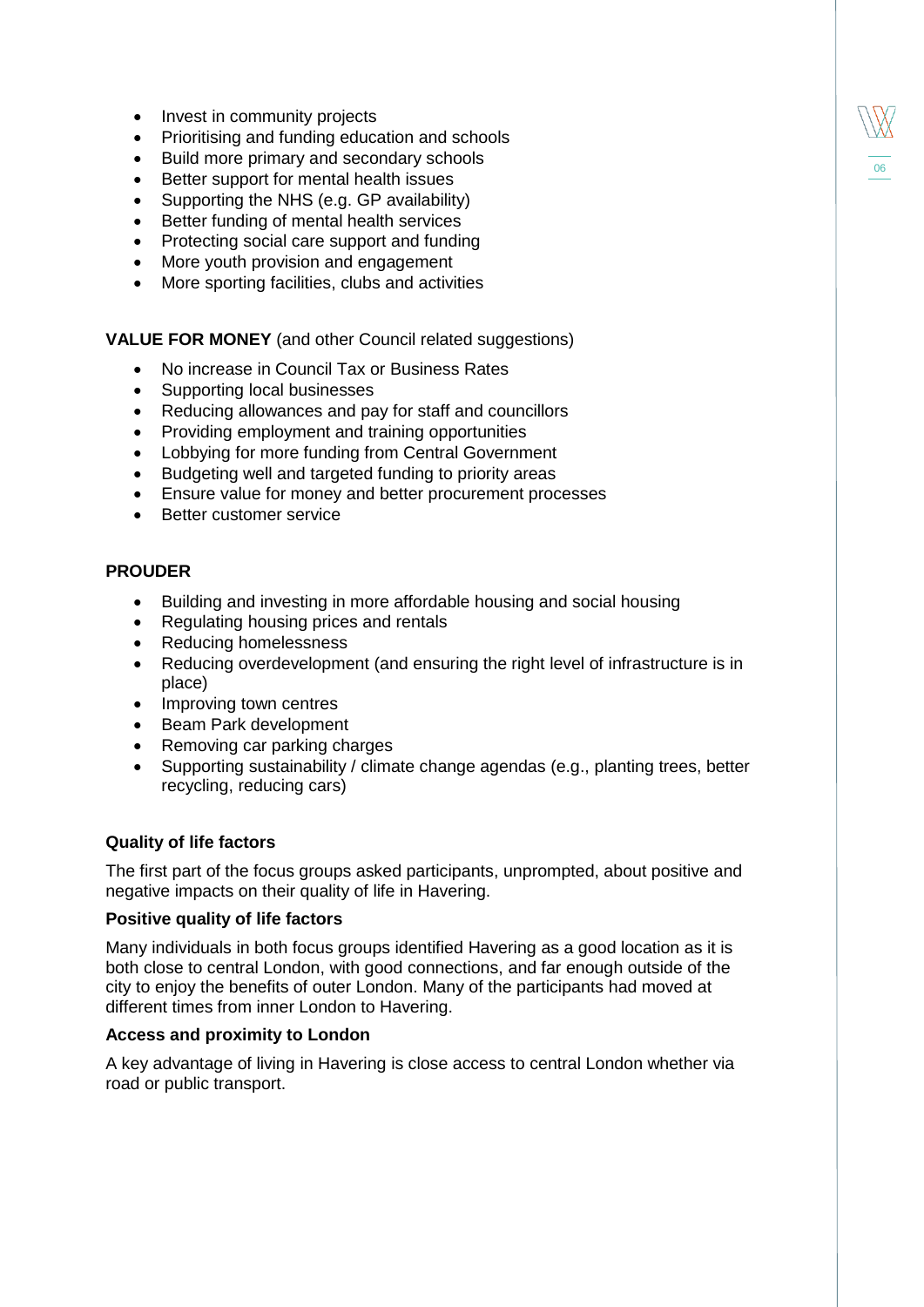*Group 1, U40*

06

*One of the best things about living here is that it is so quick into London* 

*I love shopping in Romford, and I sold my car because the transport links are so good. I can be in London in 18 minutes.* 

*Group 2, O40*

#### **Parks and open spaces**

A reason many of the participants chose to live in Havering is because it has great open spaces and parks. The benefits of these spaces have also taken on new meaning since the beginning of the pandemic. Ready access to open spaces has had important quality of life benefits during lockdowns and the pandemic in general.

*Good, clean parks, you know, these are…important for your quality of life.*

*Group 1, U40*

*I like the area because it's very green. Yeah, there's so much open space. And it's not too overly dense.*

*Group 2, O40*

*I'm enjoying lockdown. We went on some nice long walks in the Bedfords Park and all round, and it was lovely.* 

*Group 2, O40*

#### **Shopping**

Havering is seen by participants as having good shopping facilities by those that live in the area.

*There are good shopping facilities here* 

*Group 1, U40*

#### **Good schools**

The final area where there is broad agreement, and broad agreement between younger and older groups, is that Havering has good schools.

> *My daughter - she goes to local school, I have no complaints in terms of the school, I think they might need a bit more funding.*

> > *Group 1, U40*

*I've got one in secondary and one in primary school. And where we live, I like the fact that there is a variety of schools you can pick from, and most of them are pretty good. In fact, they are very good. And I can't fault the schools I picked for both my children, and they seem quite happy and content.* 

*Group 2, O40*

It is important in terms of budgetary thinking and communications, that when asked about positive quality of life issues there is an absence of spontaneous identification of social care or, affordable decent housing or social housing from participants.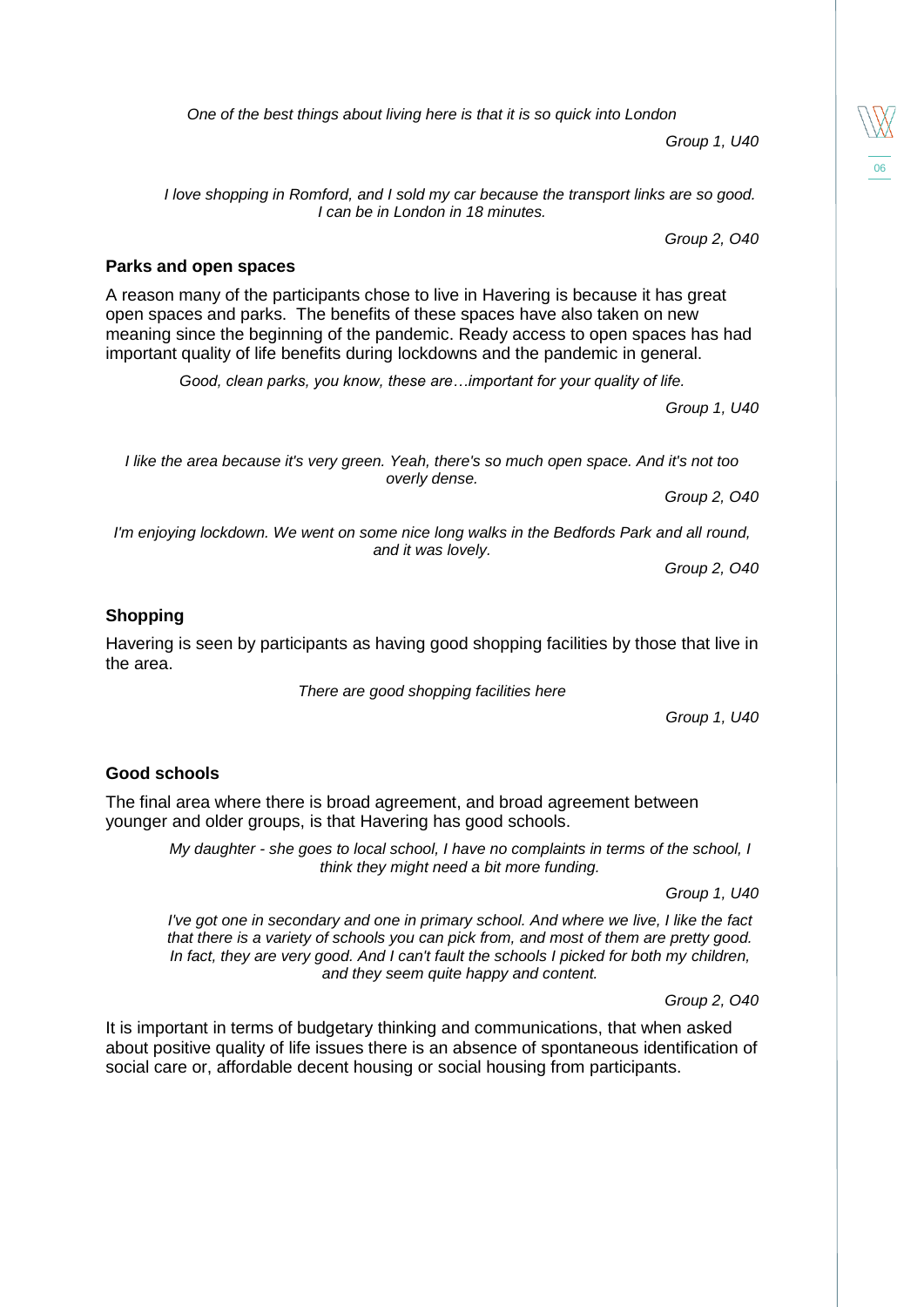#### **Negative quality of life factors**

The most commonly identified negative quality of life factors in the younger focus group were street cleaning, bin collections and parking. The older group equally highlighted litter, parking and traffic issues. Some of the issue they highlighted align with issues raised in the survey about the local area and personal concerns.

06

#### **Street cleaning, litter and bin collections**

Research conducted by LG Comms has consistently shown that a select few universal services contribute most strongly to the public's overall perceptions of councils, and these are street cleaning, bin collections along with perceptions of parks and open spaces. Participants mentioned issues they perceive with these services in Havering.

| I will say probably be a bit more punctual on the rubbish collection.                                                                                                                                                                                                                                            |              |
|------------------------------------------------------------------------------------------------------------------------------------------------------------------------------------------------------------------------------------------------------------------------------------------------------------------|--------------|
|                                                                                                                                                                                                                                                                                                                  | Group 1, U40 |
| I think the bins aren't emptied often enough.                                                                                                                                                                                                                                                                    | Group 2, 040 |
| The parks I think the bins aren't empty often enough                                                                                                                                                                                                                                                             | Group 2, 040 |
| <b>Parking</b>                                                                                                                                                                                                                                                                                                   |              |
| Earlier in the pandemic and during lockdowns, Havering Council brought in some<br>innovation around parking which proved popular with residents. Participants<br>expressed concern that these changes were being reverted.                                                                                       |              |
| They [the council] can do something in regard to the parking, maybe revert back to the<br>suggestion that was made earlier about half an hour free parking and maybe having some kind<br>of concession or something for residents.                                                                               |              |
|                                                                                                                                                                                                                                                                                                                  | Group 1, U40 |
| Allow them to increase parking spaces                                                                                                                                                                                                                                                                            | Group 1, U40 |
| I say it's more to do with the Ringo because all it's at the Ringo system, and a lot of my<br>neighbours are really elderly, and they all have issues because the metres don't work and then<br>they haven't got mobile phones so then they're sort of really limited to where they can go and<br>do their shop. |              |
|                                                                                                                                                                                                                                                                                                                  | Group 2, 040 |
| Local road changes, traffic and potholes                                                                                                                                                                                                                                                                         |              |
| Participants highlighted a range of issues with road changes, traffic flow through the<br>borough and potholes.                                                                                                                                                                                                  |              |
| the roadblocks seem to last forever, it's not helping the traffic.                                                                                                                                                                                                                                               | Group 1, U40 |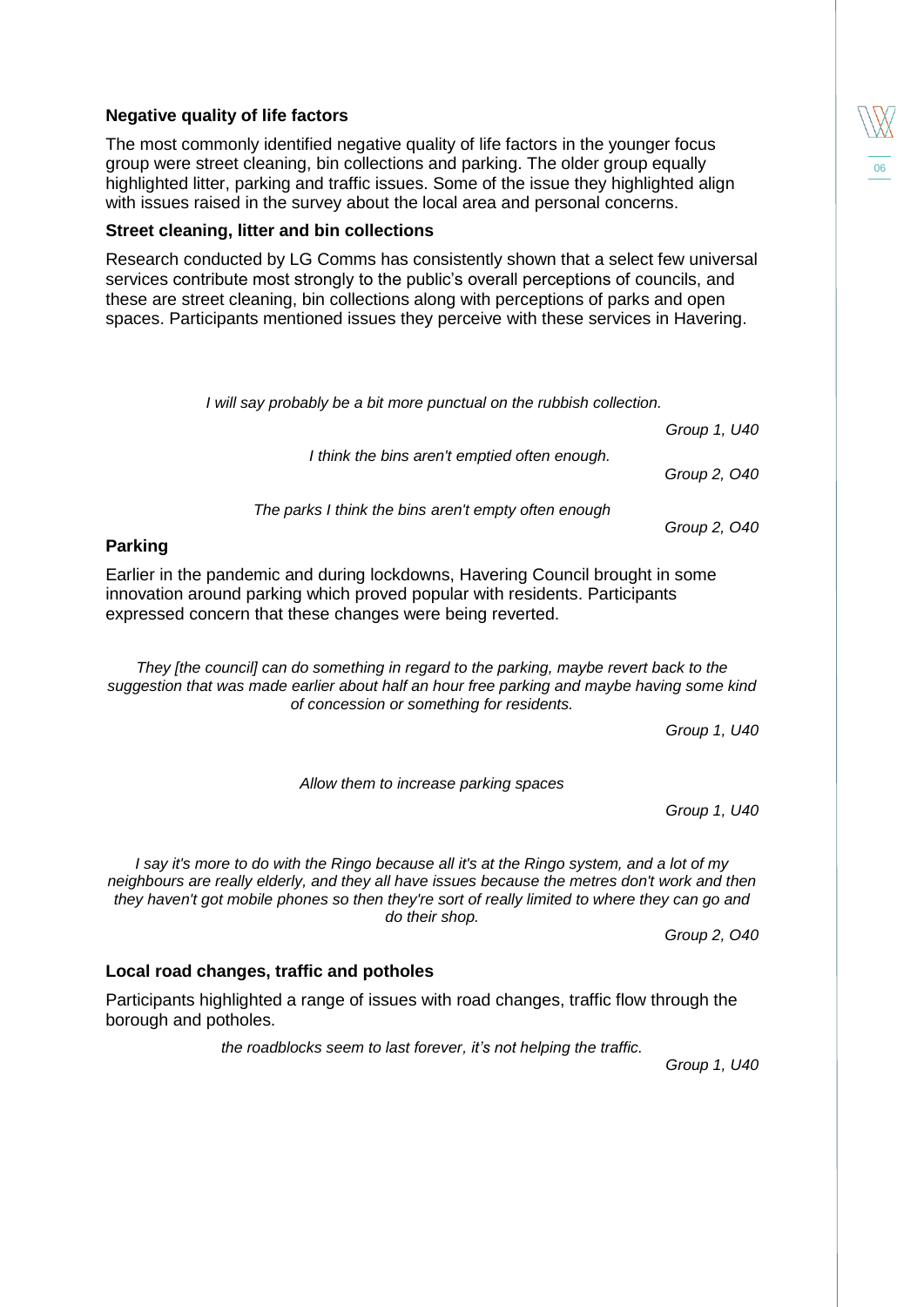*Traffic at peak times I know you probably can't do a lot about that but certainly where I live…The traffic round there is a nightmare… it's especially the junction after gallows corner, with the filter… you're lucky to get two cars through before [they change]. Group 2, O40*

Key council services like social care, affordable housing and council housing did not appear significantly as negative components of quality of life among the participants.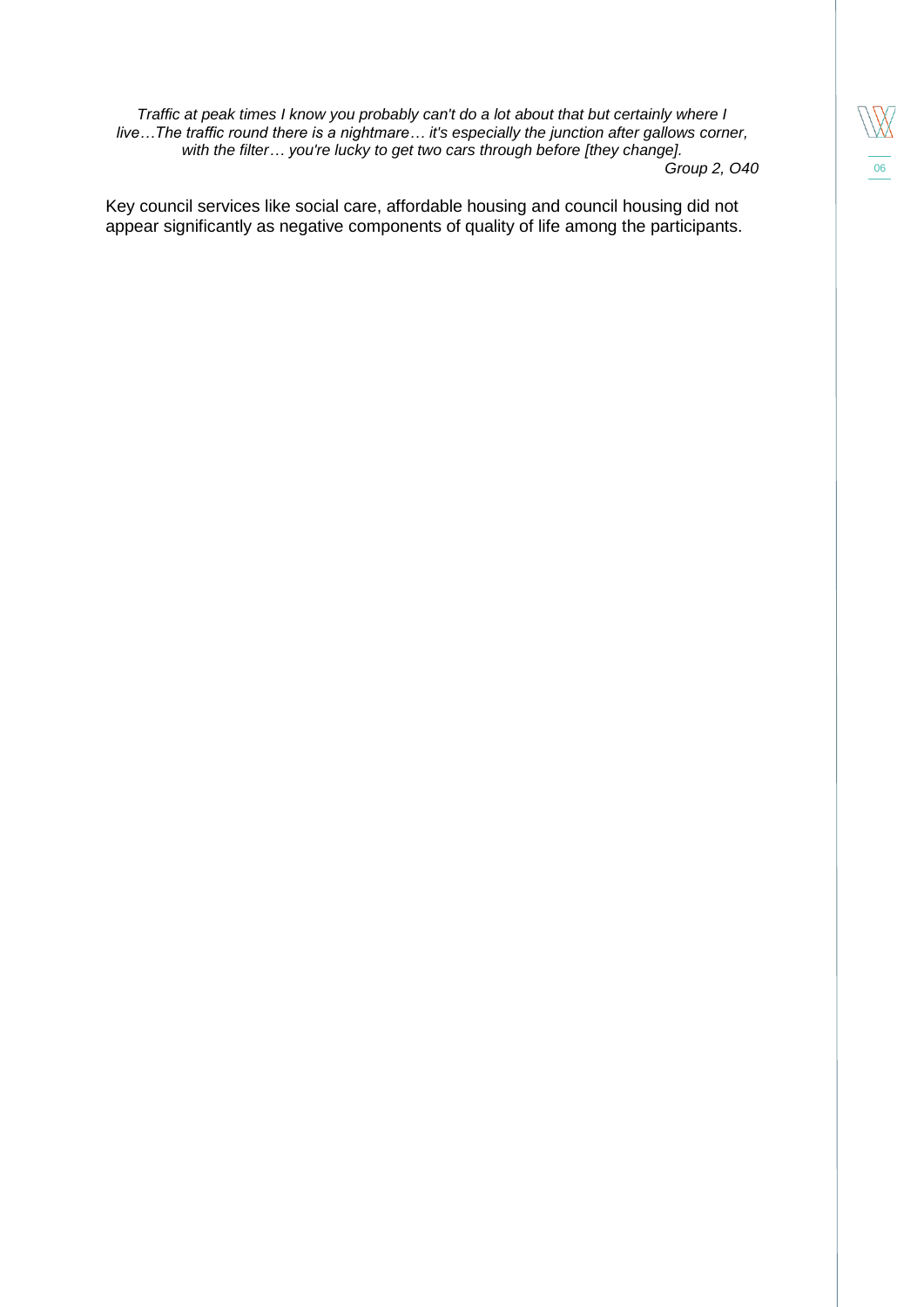### <span id="page-15-0"></span>**Perceptions of Havering Council**

06

#### **Council strengths**

Focus group participants identified a number of strengths of the council:

- **Good communications** *I like their newsletters. I get the newsletters every week or so. I think; their newsletters are informative.*
- **Good recycling**  *I like the fact that we get the orange recycle bags, they make sure that we get every couple of weeks as well, which is good.*
- **Community hubs**  *it's the information that you get like the community hubs when they have session times - information where you can be signposted to particular issues that you might have*
- **Good libraries**  *I think we're very fortunate. We have wonderful libraries in Havering. And that is the top of my list. One of the things that the council do well.*

#### **Council areas for improvement**

The participants were able to identify more areas for improvement than council strengths. Many of the perceived areas for improvement correspond to the factors that the public identified as issues which were having a negative impact on their lives.

 **Parking, traffic and state of the roads** - *I'd say the parking on the road, the state of the roads as well.*

*additional parking available or what's going on in terms of roadworks*

*The potholes we have in the surrounding roads around here [are very hazardous]*

 **Community safety** - *Safety in the area. You need to have CCTV cameras everywhere and put in good street lighting.*

*In terms of youngsters and keeping people off the streets*

- **Litter and flytipping** *I know the council sort of deals with the rubbish but I notice more and more bigger items being left and being dumped at the end of the roads. So maybe that's something that needs to be looked at, fly tipping.*
- **Customer contact and customer care**  *just trying to get through to somebody can be a bit difficult, but you know, when they provide information for certain sectors it's quite good.*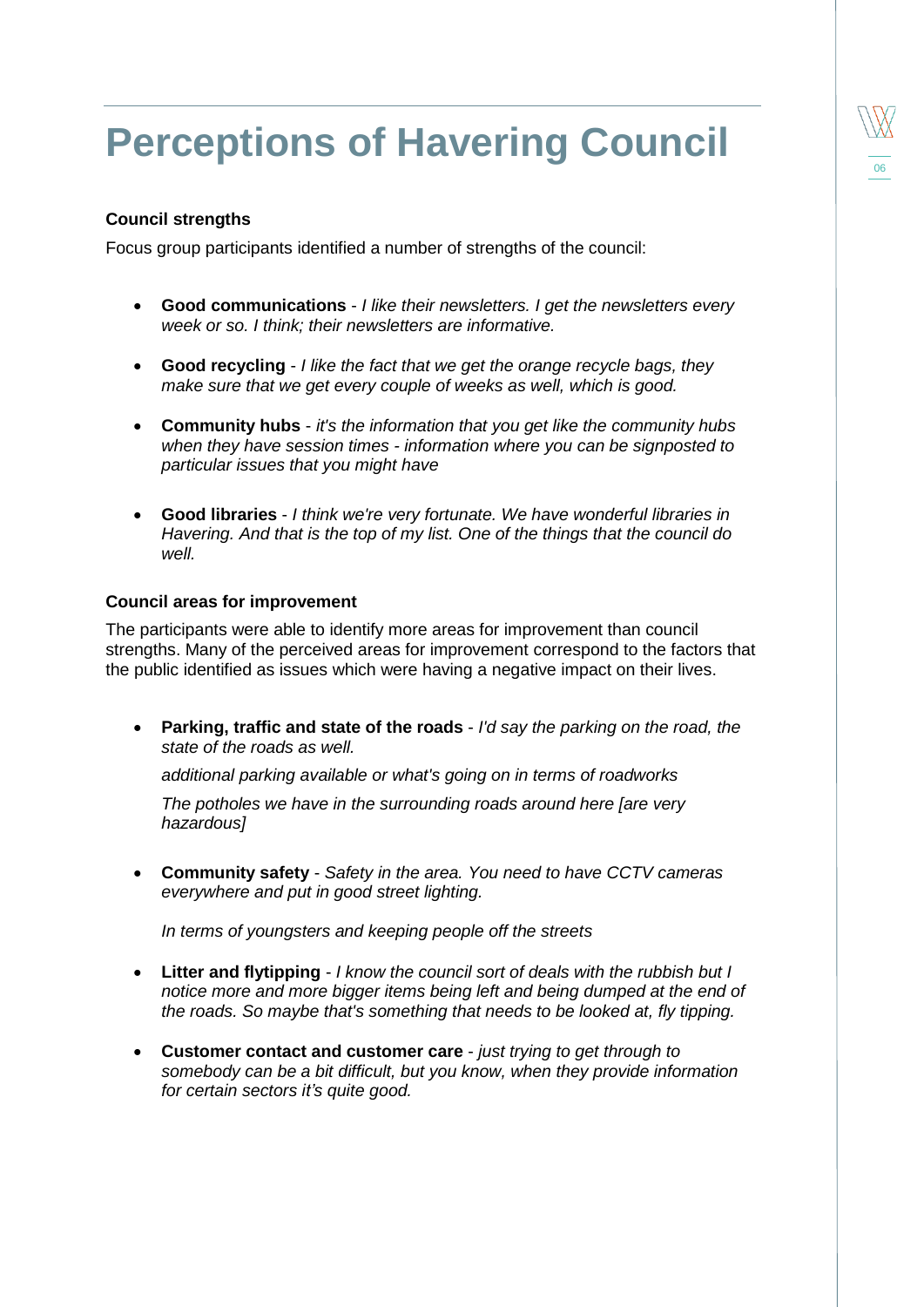*Customer service is appalling.*

- **Wasting money** *They waste a lot of money, that's what I find so annoying. It's a lot of money, wasted by the council.*
- **Concern about social infrastructure being large enough to support new developments** - *it is great for the area to see that old developments are knocked down, but you worry what the infrastructure of the area will be after that.*

*If new houses are going up and flats, those people might have children and that then means more who don't get into the local school places and preschool places, these are done on distance from the school to your residence. So yeah, I don't know if there's any plans for any new primary schools to be built.*

#### **Partnership working**

Havering Council were also interested to find out what the participants thought about how the council works with their partners. Building on the issues already raised, regarding quality of life, participants directly raised issues of crime and anti-social behaviour and housing developments:

*The police… For me, that would be the partnership that needs to be strengthened. Group 1, U40*

*I don't know who it is but whoever does the housing developments, work closely with them. Maybe keep a consistent standard or a consistent way of building houses or new developments.*

*Group 1, U40*

The relationship with public health and the NHS was not raised when we asked about partnership working but the following points were made in the general conversation that took place:

*I had COVID back in July and I had a knock on the door actually from two council representatives and I don't know how they managed to do that, obviously I must have signed up for something, but they came just to check to see if I was okay. It was a bit weird, but I found that was quite helpful.* 

*Group 1, U40*

*I was really impressed with the response that council had because my parents live in Havering. And when you had the lockdown, they were getting provisions and stuff sent to them and stuff like that.*

*Group 1, U40*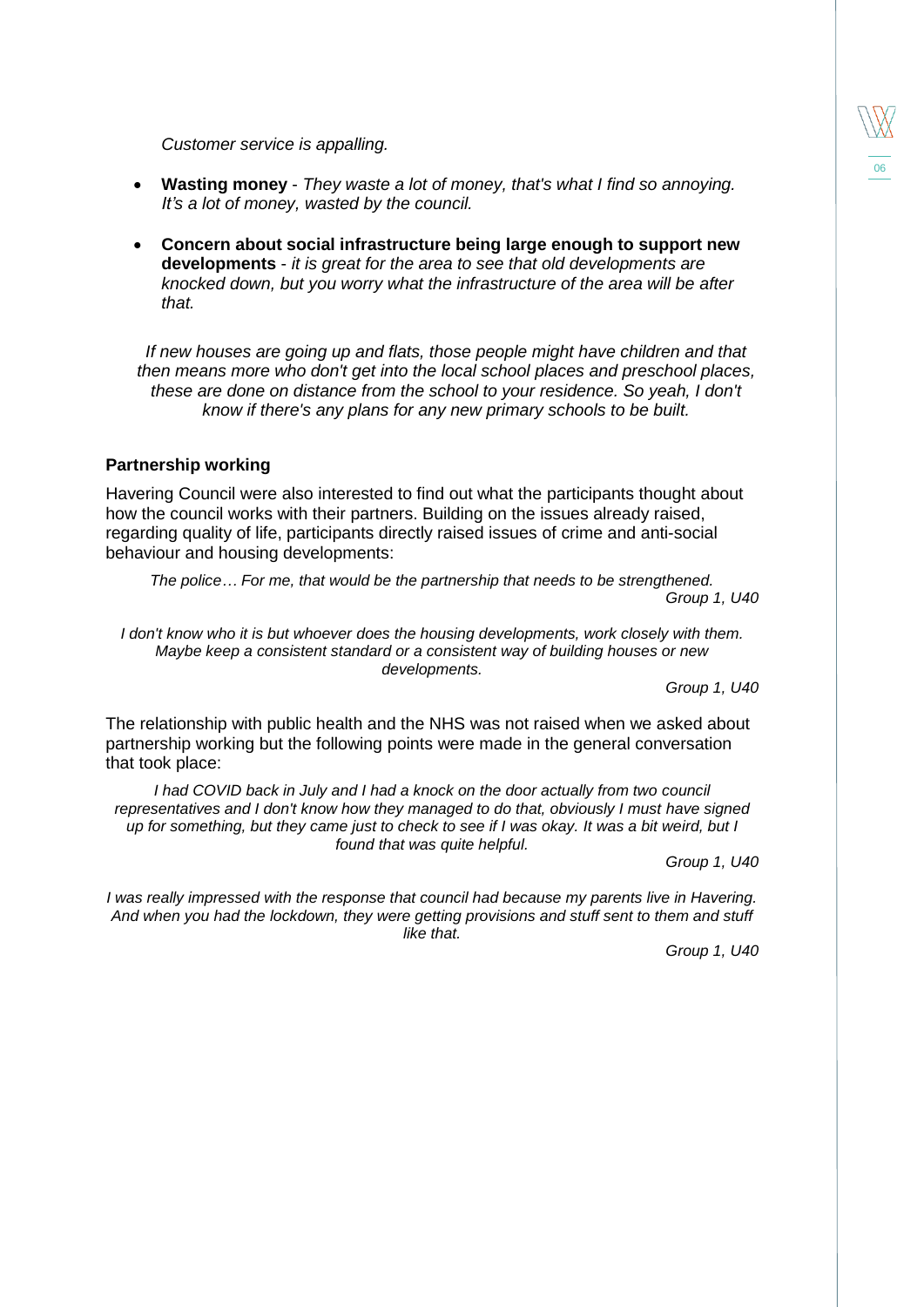### <span id="page-17-0"></span>**Perceptions of Value for Money and Council Tax**

#### **What does value for money look like**

Participants in both focus groups identified a range of different things which could be seen as 'value for money' or evidence of value for money. Perhaps one of the main challenges is that many people do not have the knowledge about how the council spends its money or where the money comes from. So, it can be hard for people to understand if and how money is being spent well.

Participants identified things that they feel do not make sense, or look like duplication, and see these things as waste but it is much harder for them to recognise when something is working well.

*I think it goes down again to the council tax. I mean, that needs to be more transparent as to what my 155 pounds a month actually goes towards, because, apart from picking up my bins and some lighting on my road, really what else am I paying for… they need to demonstrate value for money, because you just don't know how they're spending it.*

*Group 1, U40*

In both discussions, participants associate value for money with efficient well-run services:

*Just more efficiency.*

*Group 2, O40*

*You need systems to be in place to deal with something - so you don't have to go from department to department and they have to get approved for different things.* 

*Group 2, O40*

*Good customer service and answer your queries in good time.*

*Group 2, O40*

There is also a pattern to the services they identify as value for money –universal services they said were important for quality of life, and services that contribute to an orderly public realm. These services are also fairly easy to see if they are working effectively – for instance having litter on the streets, having bins lying around and streetlights working.

*Weekly refuse collections. That's good. Parks are in a good condition*.

*Group 2, O40*

*I think in terms of the council tax... I think the minimum expectation is cleanliness, right?* 

*Group 1, U40*

*So, I can see that they are investing back into community… So, I think that's quite good. Like keeping everything neat keeping everything clean. So, once you see a clean-cut area, you don't really want to ruin it. If they don't take good care of it and then maybe people litter more etc.*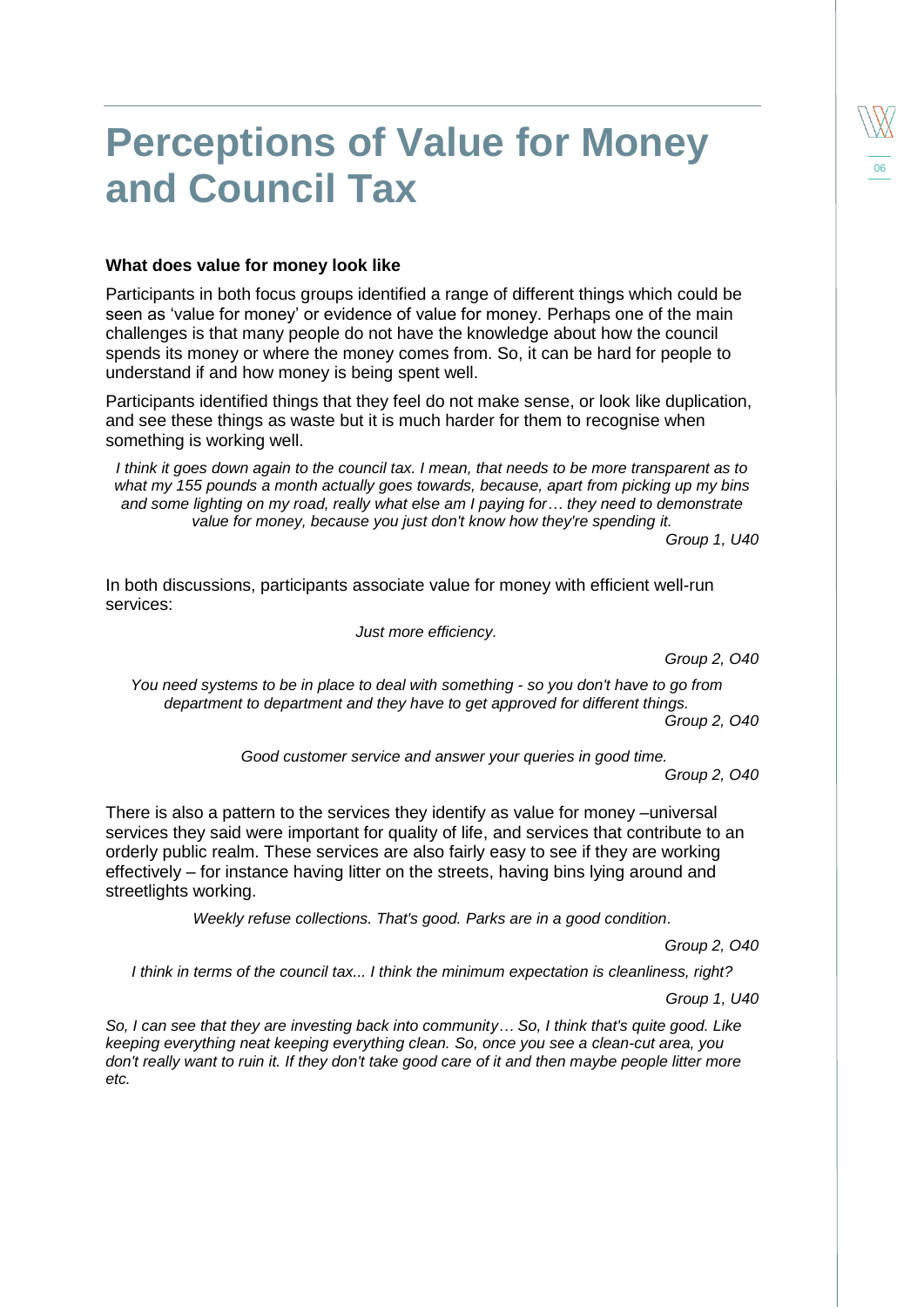#### **Views on changing Council Tax**

#### **Survey respondents**

Within the survey, respondents were asked about their support to increase council tax. Almost three in five respondents (57%) said they support some form of increase, with two in five saying they do not support an increase (41%).

|                                               | <b>Frequency</b> | Percentage<br>(%) |
|-----------------------------------------------|------------------|-------------------|
| I support an increase of 2% or<br>above       | 60               | 13%               |
| I support an increase of between<br>1% and 2% | 101              | 22%               |
| I support an increase of between<br>0% and 1% | 96               | 21%               |
| I do not support an increase                  | 188              | 41%               |
| Don't know/no opinion                         | 9                | 2%                |
| Total                                         | 456              | 100%              |

#### **Views by age group of respondents**

However, it is important to note the difference in opinion among age groups on this question. Those aged 25 to 44 are much less likely to agree to any rise (60%) compared with those aged over 45 (31% say they do not support any rise). It should also be noted that the survey had a higher-than-average proportion of older respondents (68% aged 45+) to the survey and so the data is skewed towards the views of that group for this question and across the survey results generally.

|                                               | <b>Aged 25 to 44</b> |                      | Aged over 45     |                   |
|-----------------------------------------------|----------------------|----------------------|------------------|-------------------|
|                                               | <b>Frequency</b>     | Percentage<br>$(\%)$ | <b>Frequency</b> | Percentage<br>(%) |
| I support an increase of 2% or<br>above       | 10                   | 7%                   | 47               | 16%               |
| I support an increase of between<br>1% and 2% | 18                   | 13%                  | 80               | 27%               |
| support an increase of between<br>0% and 1%   | 25                   | 18%                  | 64               | 22%               |
| I do not support an increase                  | 81                   | 60%                  | 94               | 32%               |
| Don't know/no opinion                         | $\mathfrak{p}$       | 1%                   | 7                | 2%                |
| Total                                         | 136                  | 100%                 | 292              | 100%              |

Though not representative in terms of quantifying perceptions, the focus groups through stratified sampling are representative in terms of validating perceptions.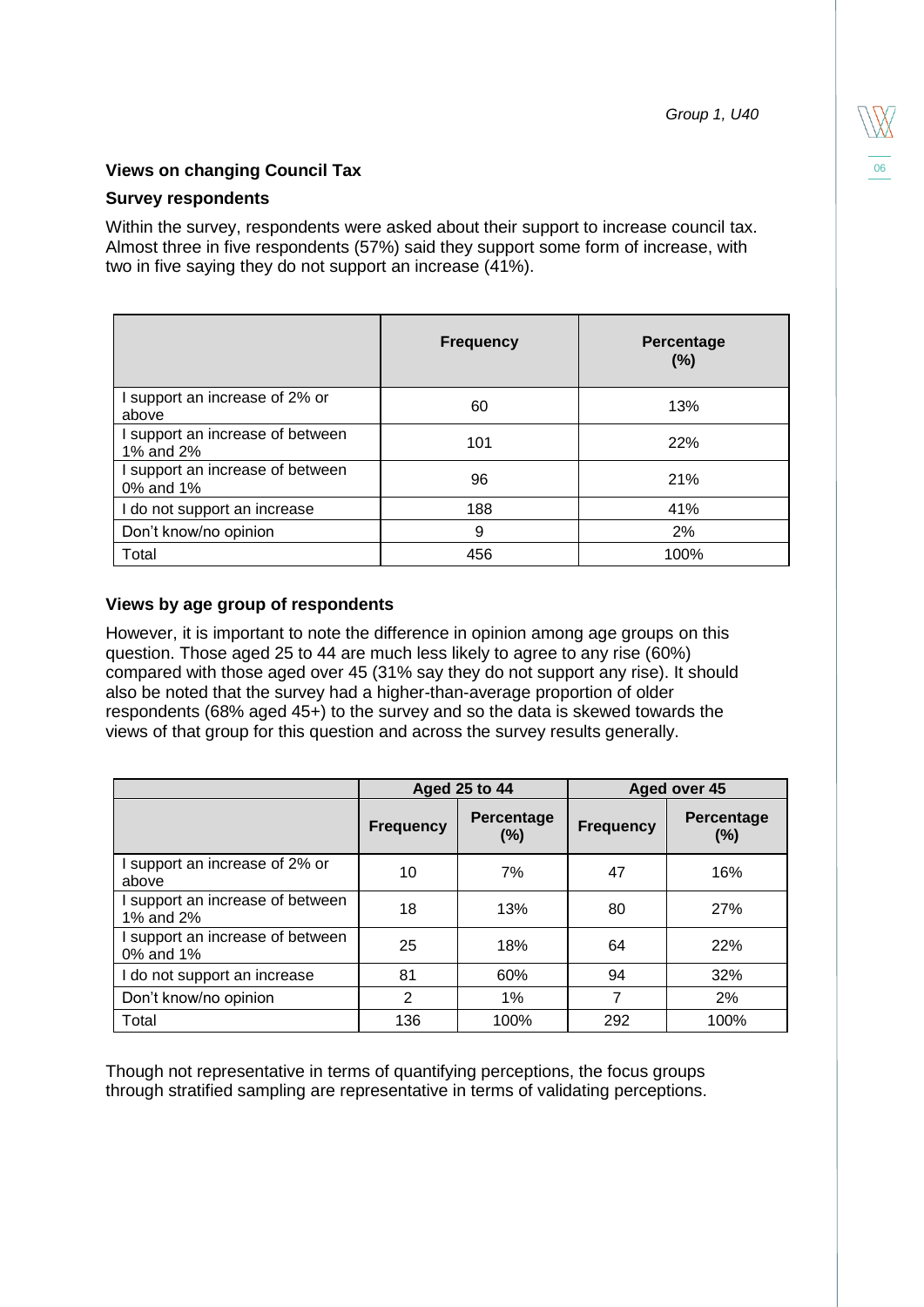By this we mean the voting responses of the participants might not be the same as the wider population, but if the general public say council tax should go up then participants in the group who think council tax should go up are likely to be able to explain to us the kind of reasons the wider public think council tax should go up.

In the over 40s group, none of the participants thought Council Tax should be increased:

*I've got a Tory MP. I'm sure he could wrangle another 14 million from the government. [They] Waste enough money and strangely enough [they can find money when they want to] So another 14 million*

*Group 2, O40*

06

The majority in the under 40s focus group also did not want to see a rise in Council Tax:

*personally, for me, I know what I want to pay. I want it to be reduced. I just think the whole system needs to be reformed.*

*Group 1, U40*

The remainder of the group then split evenly between wanting a one per cent and a two per cent rise. The opinion among the under 40s focus group is not dissimilar from the in the findings of the online survey conducted last year about council tax increases.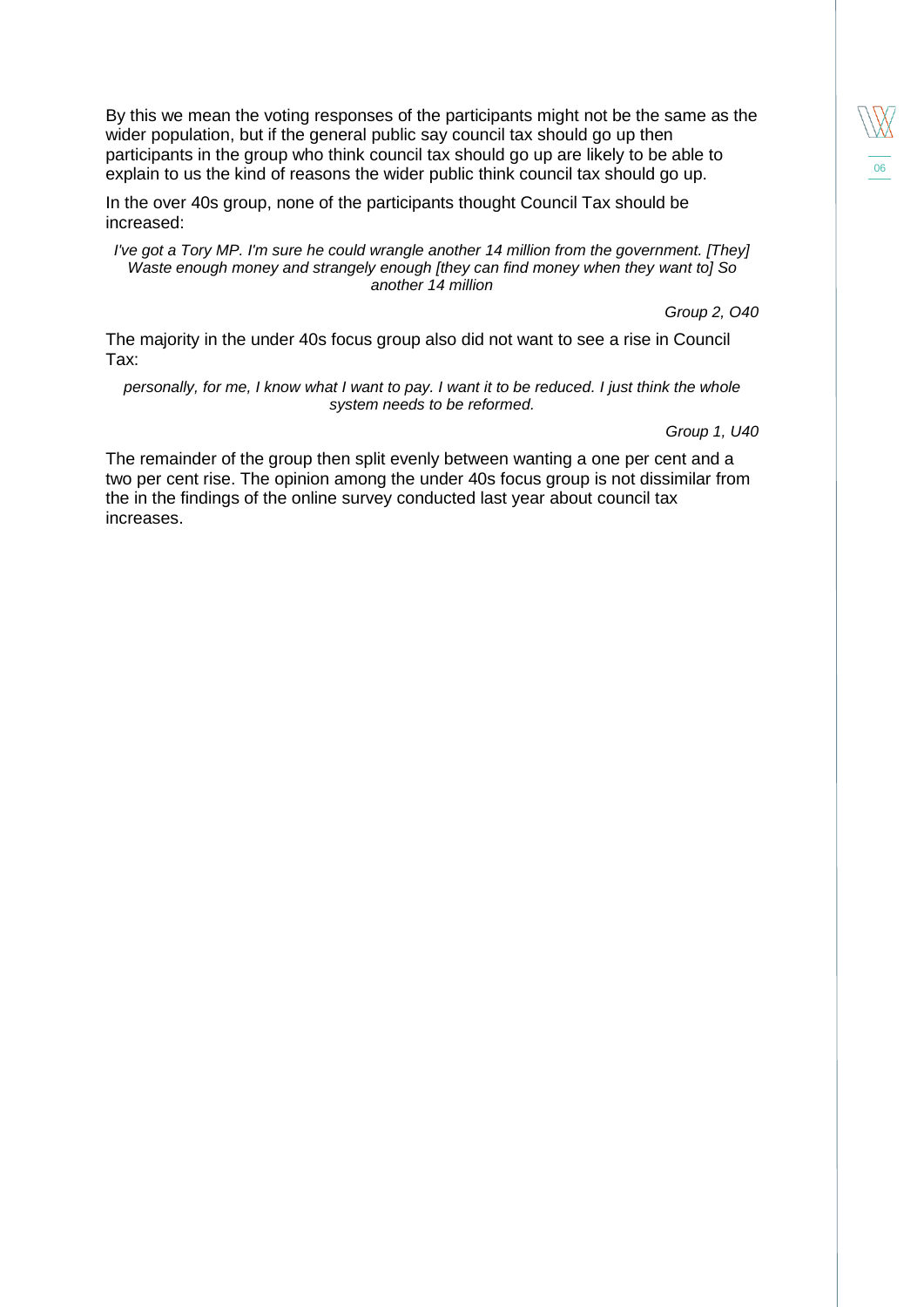### <span id="page-20-0"></span>**Savings Proposals**

During the focus group, the Havering Council Finance team gave a presentation regarding the £14m overspend, explaining that extra demands, especially around the adult and children's social care budget during COVID and lockdown, which have led to significant cost increases.

In order to bring the budget back into balance, the Finance team listed a set of savings proposals and wanted participant's feedback on these.

The Finance team identified the following areas to enable a range of budgetary savings - totalling £14 million.

| <b>Proposal</b>   | <b>Saving</b> | <b>Details</b>                                                   |
|-------------------|---------------|------------------------------------------------------------------|
| Staffing          | £7m           | Reduce headcount by approximately 400<br>1.                      |
| reduction         | anticipated   | Undertake review of staffing<br>2.                               |
| through           | saving        | 3.<br>Improve staff retention                                    |
| efficiency        |               | Create a One stop shop for residents for 'Life Events'<br>4.     |
|                   |               | circumstances                                                    |
|                   |               | Review Business Processes across the Council to<br>5.            |
|                   |               | deliver greater efficiency                                       |
|                   |               | Review of oneSource<br>6.                                        |
|                   |               | 7.<br>Efficiencies from the development of the Havering          |
|                   |               | Digital Portfolio: - The Council has invested to develop         |
|                   |               | its digital offer which should allow significant savings         |
|                   |               | through modernising work processes and improving                 |
|                   |               | service offers to customers and partners                         |
| <b>New Models</b> | £4m           | Including:                                                       |
| of Delivery       | anticipated   | Review of Passenger Transport<br>$1_{\cdot}$                     |
|                   | saving        | Retendering of the waste contract<br>2.                          |
|                   |               | Review of enforcement activity<br>3.                             |
|                   |               | Front Door / prevention demand in Children's Services<br>4.      |
|                   |               | Placements / sufficiency in Children's Services<br>5.            |
|                   |               | <b>Housing Services</b><br>6.                                    |
|                   |               | 7.<br><b>Adult Services</b>                                      |
| Prevention        | £1.5m         | Reviewing opportunities that the new Borough Partnership         |
|                   | anticipated   | between the Health system and the Council gives us, particularly |
|                   | saving        | around the prevention agenda                                     |
| Better use of     | £1m           | Including:                                                       |
| data through      | anticipated   | Data matching in relation to tracking people in temporary<br>1.  |
| <b>Business</b>   | saving        | accommodation e.g., Private Sector Leased properties             |
| Intelligence      |               | Bringing properties into Council Tax<br>2.                       |
|                   |               | Removing erroneous Single Person Discounts<br>3.                 |
|                   |               | Removing erroneous Freedom Passes<br>4.                          |
|                   |               | 5.<br>Improving debt collection                                  |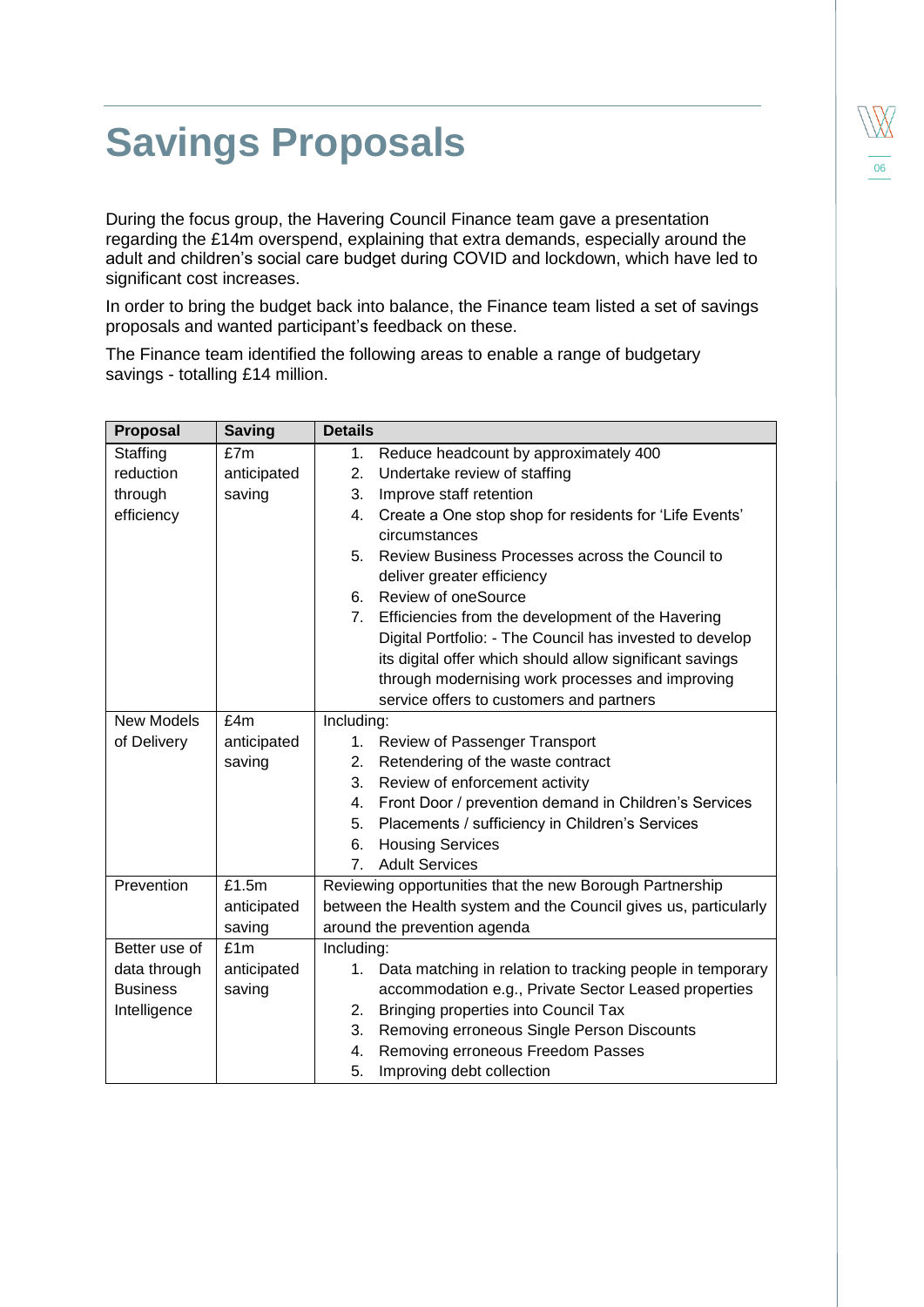| Regeneration | £0.5m       | Including                                                           |
|--------------|-------------|---------------------------------------------------------------------|
| proposals    | anticipated | 1. 80-84 Market Place: no longer managed by the Council             |
|              | saving      | and therefore carries no cost to LBH.                               |
|              |             | Social Value Sponsorship to an Existing Community<br>2.             |
|              |             | Scheme or Project:                                                  |
|              |             | <b>General Fund Savings</b><br>3.                                   |
|              |             | Corporate<br>4.                                                     |
|              |             | 5.<br>Impact of reviewing the Rainham Beam Park Joint               |
|              |             | Venture:                                                            |
|              |             | Review of all Regeneration JVs and major schemes<br>6.              |
|              |             | Assess whether the management of new regeneration<br>7 <sub>1</sub> |
|              |             | sites could be overseen by the Council and used to                  |
|              |             | create income.                                                      |
|              |             | Acceleration of works previously planned for 2022/23 in<br>8.       |
|              |             | order to maximise use of Government Grants Land                     |
|              |             | Increased income from telecom masts<br>9.                           |
|              |             | 10. Income from Electric vehicle charging points                    |
|              |             | 11. Refurbishment of white goods/furniture and onward sale          |
|              |             | through a social enterprise                                         |
|              |             | 12. Monetisation of government credits - carbon neutrality,         |
|              |             | research & development, recycling, new technologies                 |
|              |             | 13. Income derived from letting out council office space            |
|              |             | 14. Central Romford business hub offering wraparound                |
|              |             | business support                                                    |
|              |             |                                                                     |

In the under 40s group, there was universal agreement with the savings proposals and that this is part and parcel of the kind of savings councils' need to be looking for:

*[The council] was always going to be making savings - always, there's always gonna be a drive to reduce costs. I mean, this isn't anything that's new, really look at it as probably if we looked at last year's I'm sure last year will be similar.*

*Group 1, U40*

06

*Maybe not that many in terms of reducing headcount but I'm sure improving technology improving your online portals and things like that. behaviour and portals… so, this isn't ground-breaking. Group 1, U40*

*I just wanna add in terms of children's services and social services, you always find that there's a lot of social workers are always in demand. They're always busy. They're always overworked. I've heard is that there's a lot of paperwork, there's a lot of fluff around it, maybe streamline the process and maybe get to the problem quicker…I find a lot of time is wasted. Group 1, U40*

However, in this group, there was more push-back on the council being able to reduce the number of staff by the numbers suggested:

*I just want to say about reducing the headcount. I think you've touched on it, but it's 400. Sounds like a lot to me. I would just want to say that if the headcount has to be reduced by that amount, then ensure that the digital platforms are much easier to use, and to get access to, and that there's integration across the portal and other systems*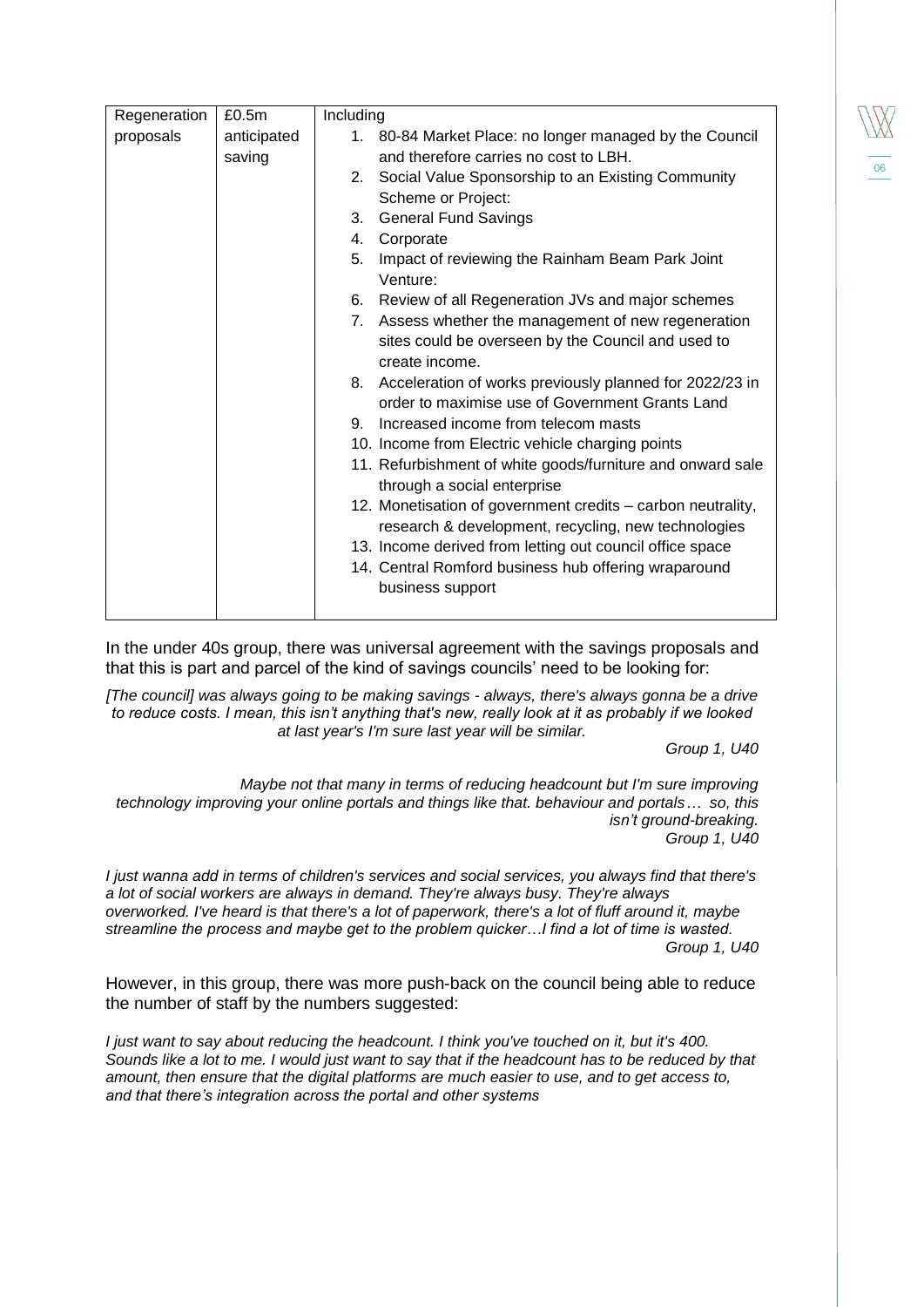*Group 1, U40*

06

The under 40s group did not suggest any areas of potential saving which had been overlooked.

Again, the over 40s group were in agreement with the main thrust of the savings proposals. However, they were more sceptical about the council being able to achieve its head count savings.

*If you reduce staff numbers, your wait time to get through to a specific department would be that much longer. But one stop shop thing you really need someone in there really qualified to cover multiple subjects, rather than someone who generically deals with something. Other than that, we're looking through the rest of it. It's all fairly straightforward stuff … the reduction of staff if you've got 20 people in a core team, and you'd knock it down to 10 the wait time is going to be longer, and it does have a knock-on effect. People don't spend most of their day sitting on the phone waiting for someone to answer it.*

*Group 2, O40*

*If they are reducing the number of staff, then quality of service will be affected as well, I don't want it to compromise the quality of service you give to residents.* 

*Group 2, O40*

#### **Survey responses on savings proposals**

Survey respondents were asked whether they agree with a range of savings proposals set out to allow the council to balance its budget. Between two in five and two thirds of survey respondents agree with the savings proposals, apart from the proposal around staff reduction – which saw less than half in support. These findings align with the sentiment about staff reductions among the focus group attendees.

|                                                     | Agree<br>(%) | <b>Neither agree</b><br>nor disagree<br>$(\%)$ | <b>Disagree</b><br>(%) |
|-----------------------------------------------------|--------------|------------------------------------------------|------------------------|
| Better use of data through Business<br>Intelligence | 66%          | 23%                                            | 8%                     |
| New models of delivery                              | 63%          | 25%                                            | 10%                    |
| Prevention                                          | 61%          | 30%                                            | 6%                     |
| Regeneration proposals                              | 58%          | 27%                                            | 13%                    |
| Staffing reduction through efficiency               | 45%          | 22%                                            | 31%                    |

Survey respondents were asked for other areas that the Council should be considering for balancing the budget. Responses are summarised and categorised under the Council's priorities.

#### **CLEANER & SAFER**

- Better provision of services to prevent crime and antisocial behaviour
- Introducing Sunday parking fees
- $\bullet$  Free 30mins  $-$  1-hour local parking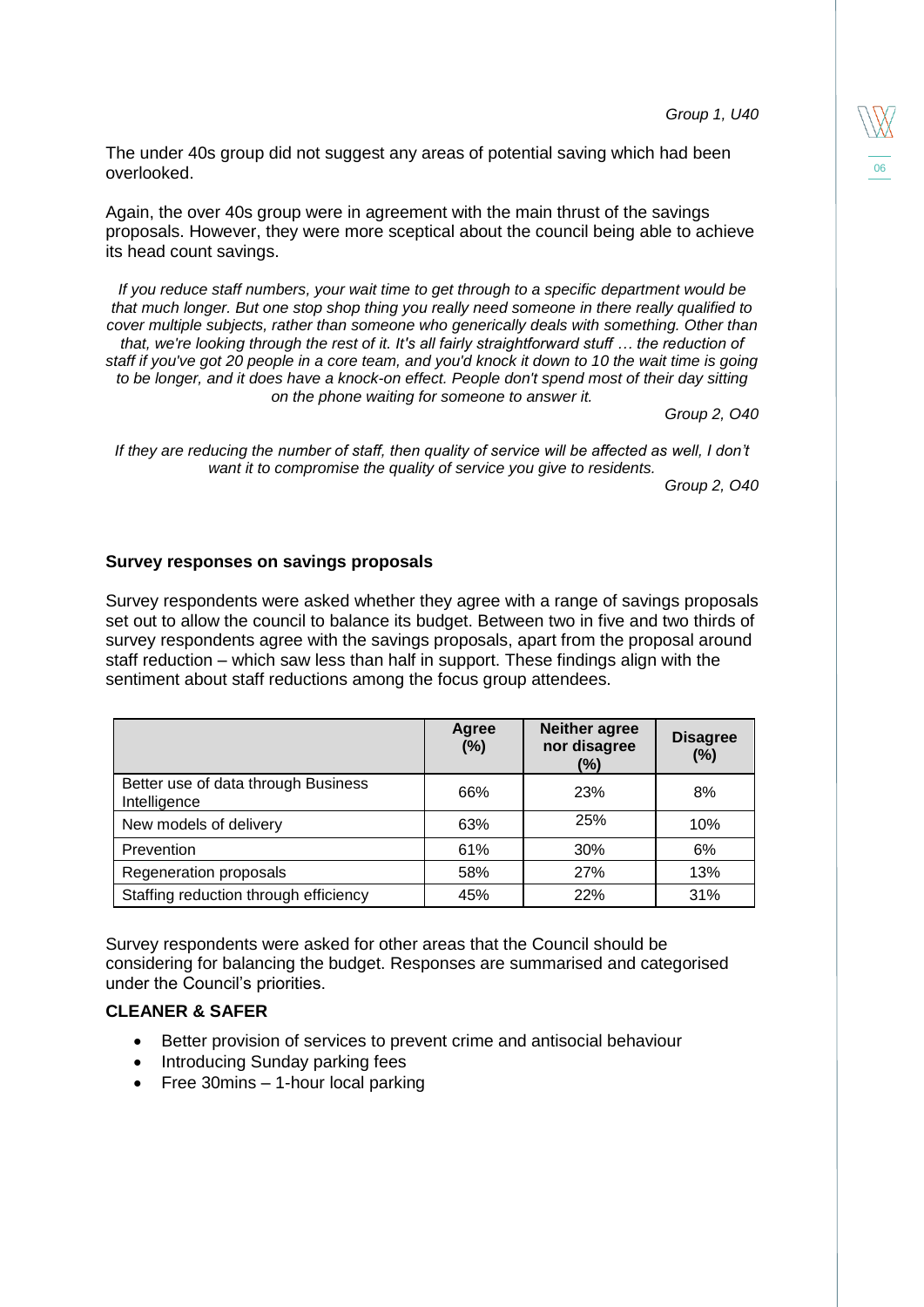- Review of discretionary fees e.g. planning
- Reducing car usage to support climate change agenda
- Enforcement of fly-tipping fines, including use of ANP cameras

06

- Better recycling
- Provision of wheelie bins

#### **TOGETHER**

- Invest in local charities
- Engage the voluntary sector (e.g. in libraries)
- Reduce funding for education as disproportionately high
- Better medical services
- Invest in social care
- Reduce funding for private support

#### **VALUE FOR MONEY** (and other Council related suggestions)

- Reducing energy usage in council buildings
- Reducing benefits (including means-testing)
- Creating a one-stop shop for council services
- Reallocating council spend
- Increasing income generation
- Ensure payment of Council Tax
- Better management of outsourced services (or bring services in-house)
- Reduce number of consultants

#### **PROUDER**

- Do not sell council housing
- Increase income generation through rents and rates
- Poor housing contractors
- Rationalise libraries
- More robust town planning
- Invest in regeneration of town centres
- Ensure no vacant or abandoned buildings or sites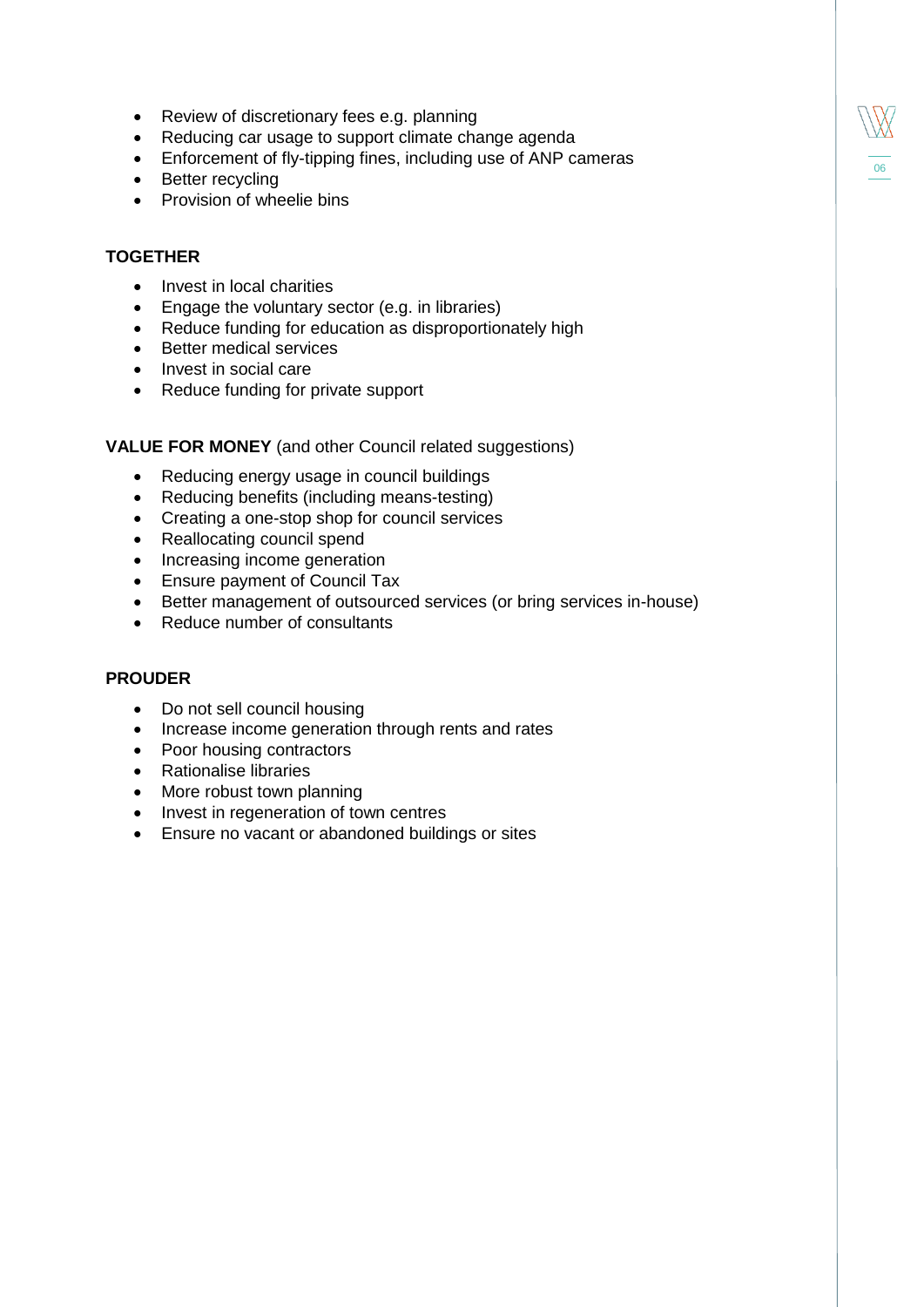### <span id="page-24-0"></span>**Budget Exercise**

Within the survey, as part of a budget exercise, respondents were asked about a hypothetical scenario where they needed to remove £1 from a Havering Council service. Almost a quarter of respondents said they would remove their £1 from Corporate services (24%).

Slightly over one in ten would remove £1 from Support Services (Finance, ICT, Legal, HR) services or Highways Parking & Traffic or Libraries, Arts and Music School (11%).

| <b>Service</b>                                | <b>Frequency</b> | Percentage<br>$(\%)$ |
|-----------------------------------------------|------------------|----------------------|
| Corporate services                            | 109              | 24%                  |
| Support Services (Finance, ICT,<br>Legal, HR) | 52               | 11%                  |
| <b>Highways Parking &amp; Traffic</b>         | 52               | 11%                  |
| Libraries, Arts and Music School              | 48               | 11%                  |
| Leisure Centres and Sports                    | 29               | 6%                   |
| Planning                                      | 28               | 6%                   |
| Housing                                       | 26               | 6%                   |
| Regeneration and Economic<br>development      | 23               | 5%                   |
| Bereavement & Registration                    | 14               | 3%                   |
| <b>Adult Social Care</b>                      | 12               | 3%                   |
| <b>Building Control</b>                       | 12               | 3%                   |
| <b>Education Services</b>                     | 11               | 2%                   |
| <b>Transport Services</b>                     | 8                | 2%                   |
| Early Help                                    | $\overline{7}$   | 2%                   |
| <b>Environment Services</b>                   | 6                | 1%                   |
| <b>Community Services</b>                     | 4                | 0.9%                 |
| <b>Waste Services</b>                         | 4                | 0.9%                 |
| <b>Children's Social Care</b>                 | 3                | 0.7%                 |
| <b>Enforcement &amp; Safety</b>               | 3                | 0.7%                 |
| <b>Public Protection &amp; Licensing</b>      | 1                | 0.2%                 |

Survey respondents were then asked a similar question and were asked about what services they would add £1 to.

The most popular services which respondents would personally add their £1 to are Adult Social Care or Corporate Services (both 11%).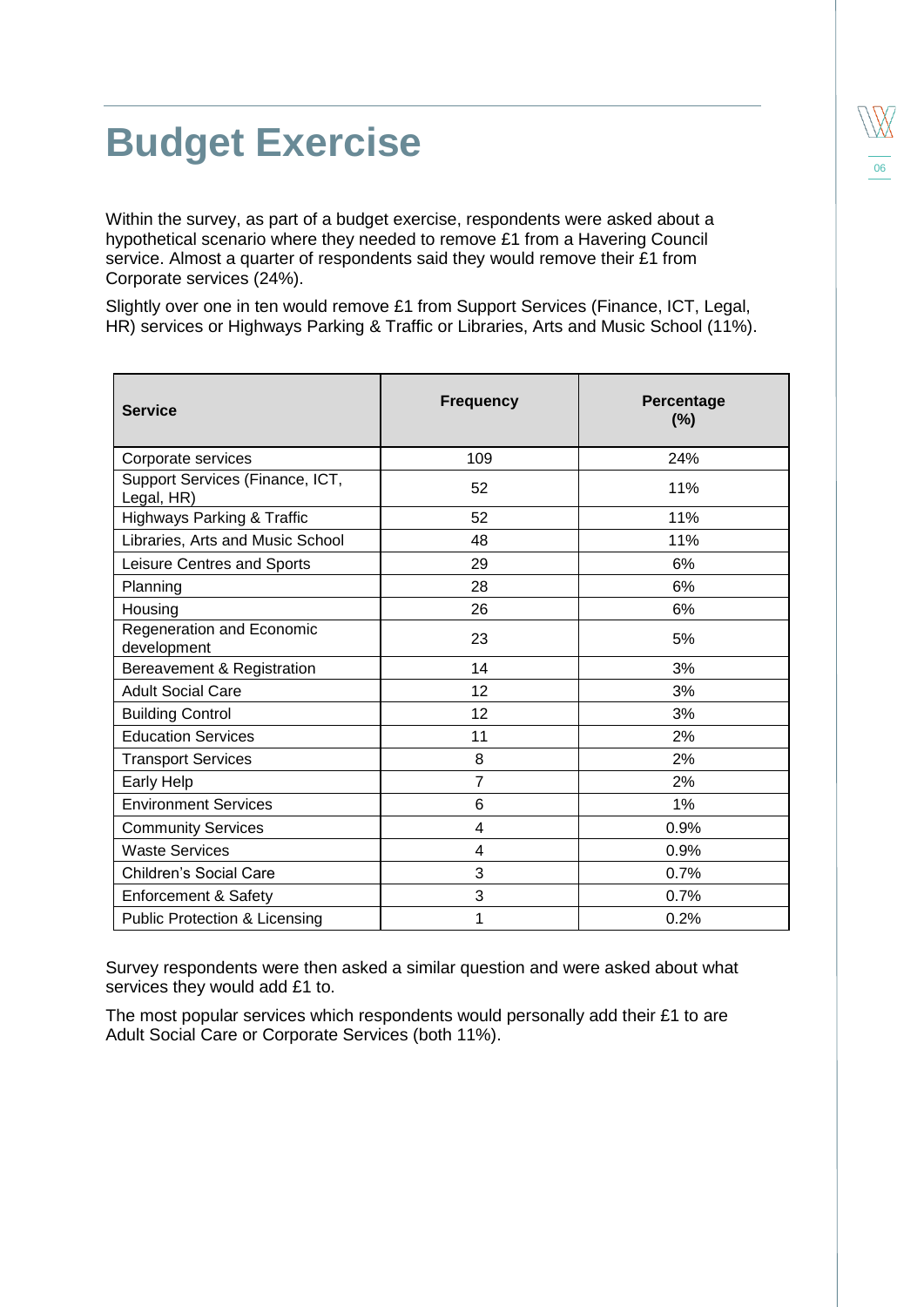| <b>Service</b>                                | <b>Frequency</b> | Percentage<br>(%) |
|-----------------------------------------------|------------------|-------------------|
| <b>Adult Social Care</b>                      | 52               | 11%               |
| <b>Corporate Services</b>                     | 49               | 11%               |
| <b>Children's Social Care</b>                 | 33               | 7%                |
| <b>Enforcement &amp; Safety</b>               | 31               | 7%                |
| Highways, Parking & Traffic                   | 29               | 6%                |
| <b>Public Health</b>                          | 26               | 6%                |
| Regeneration and Economic<br>Development      | 23               | 5%                |
| <b>Environment Services</b>                   | 23               | 5%                |
| Leisure Centres & Sport                       | 21               | 5%                |
| Libraries, Arts and Music School              | 21               | 5%                |
| <b>Community Services</b>                     | 19               | 4%                |
| <b>Transport Services</b>                     | 16               | 4%                |
| Support Services (Finance, ICT,<br>Legal, HR) | 15               | 3%                |
| <b>Education Services</b>                     | 14               | 3%                |
| Housing                                       | 14               | 3%                |
| <b>Building Control</b>                       | 11               | 2%                |
| <b>Waste Services</b>                         | 10               | 2%                |
| Planning                                      | 9                | 2%                |
| Bereavement & Registration                    | 9                | 2%                |
| <b>Early Help</b>                             | $\overline{7}$   | 2%                |
| <b>Public Protection and Licensing</b>        | $\overline{7}$   | 2%                |
| Not answered                                  | 1                | 0.2%              |

06

Survey respondents were asked for other areas that the Council should be considering for balancing the budget. Responses are summarised and categorised under the Council's priorities.

#### **CLEANER & SAFER**

- Better provision of services to prevent crime and antisocial behaviour
- Introducing Sunday parking fees
- Free 30mins 1-hour local parking
- Review of discretionary fees e.g. planning
- Reducing car usage to support climate change agenda
- Enforcement of fly-tipping fines, including use of ANP cameras
- Better recycling
- Provision of wheelie bins

#### **TOGETHER**

- Investing in local charities
- Engage the voluntary sector (e.g. in libraries)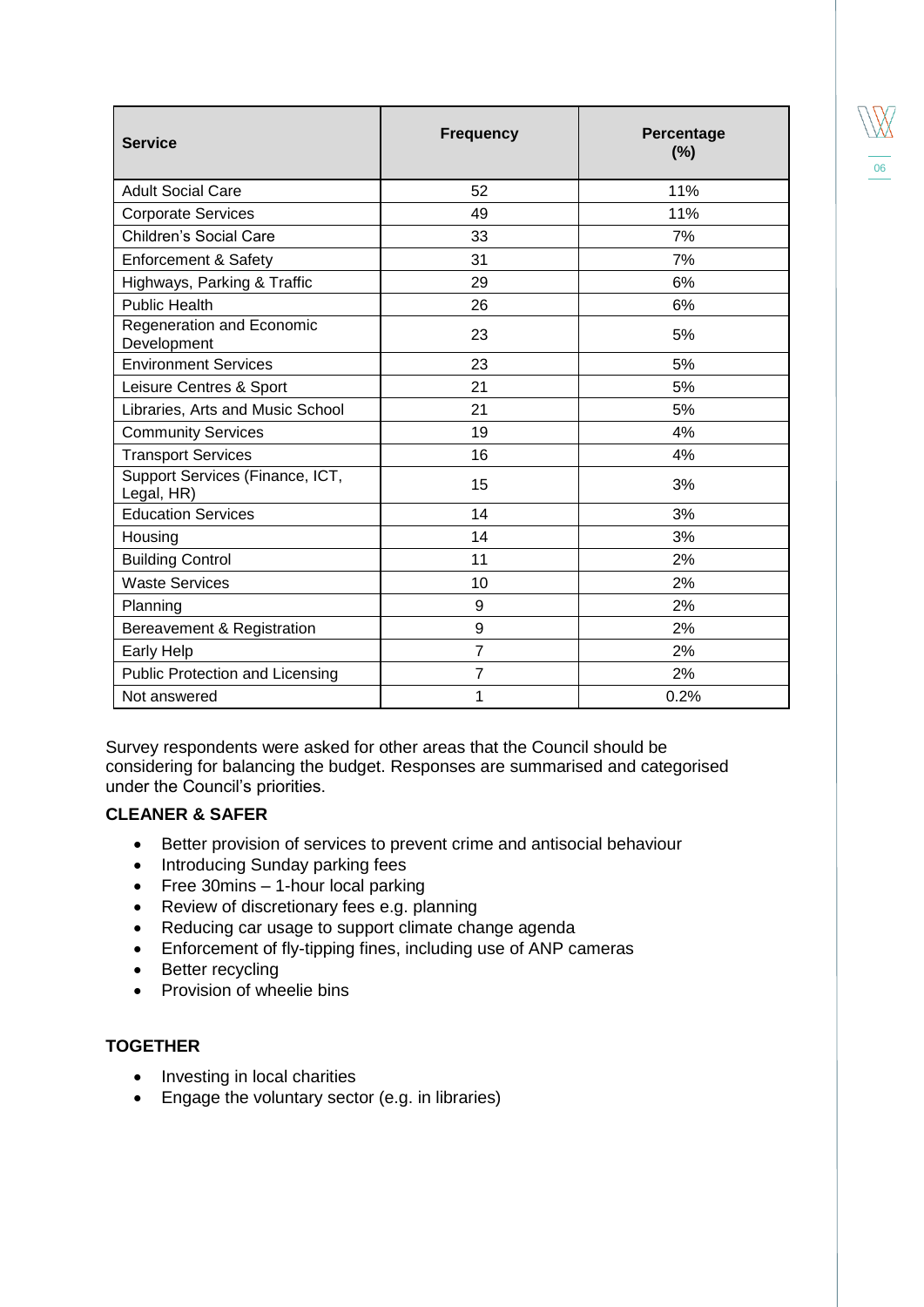- Reduce funding for education as disproportionately high
- Better medical services
- Investing in social care
- Reduce funding for private support

#### **VALUE FOR MONEY (and other Council related suggestions)**

- Employing more local residents
- Reducing benefits
- Review council spend (e.g. split per capita, restrict funds to non-borough initiatives)

06

- Full commitment to balancing the books
- Remove contribution to Mayor's office
- Reducing council spend
- Fix anticipated borrowing
- Freeze Council Tax
- Review staff and Councillors' pay and rewards
- Lobby for Central Government funding

#### **PROUDER**

- Do not sell council housing
- Increase income generation through rents and rates
- Poor housing contractors
- Rationalise libraries
- More robust town planning
- Investing in regeneration of town centres
- Ensure no vacant or abandoned buildings or sites

#### **The Focus Group Pre-Task**

Prior to the focus groups, participants in both groups were asked to undertake a simple budgeting exercise using council services. It was explained that the financial challenge Havering faces in 2022-23 is significant and means the council will need to make some difficult decisions in February 2022 if they do not get sufficient Government funding. It is important to understand what the participants would do in this situation, so they were asked what their priorities for funding are.

Our first observation was that participants in both groups shied away from making these difficult choices – they were more likely to give services more funding than identify what they would take away.

Participants were given 14 council service areas where they could choose to prioritise more, prioritise the same, or prioritise less. If they wanted to spend more in one area, they had to spend less in another. Equally, they were tasked with only leaving three services on the current level of spending so that their priorities between services were revealed.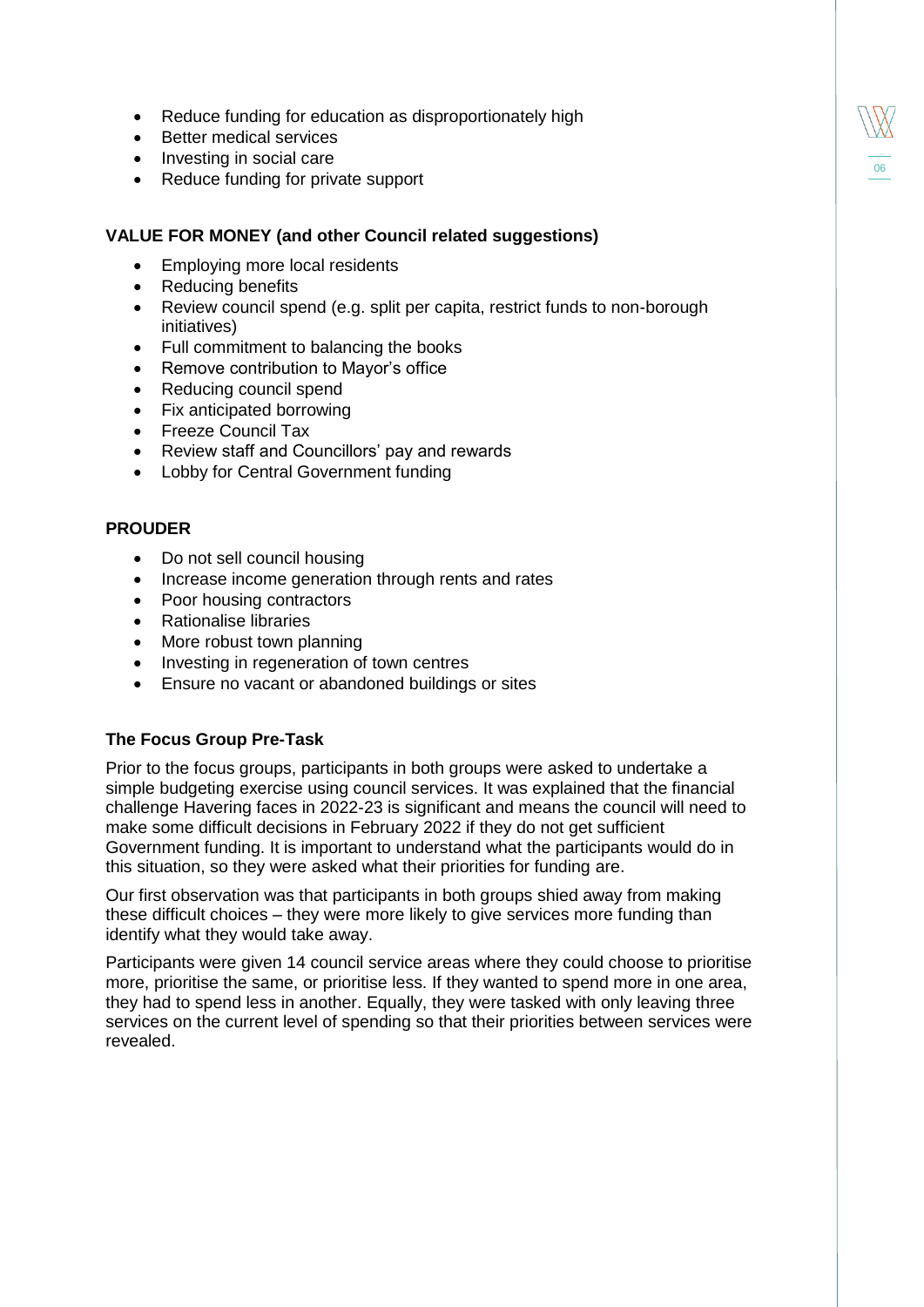Nine participants in each of the focus groups completed the budgeting exercise. As has already been stated, the voting responses are on too smaller scale to be statistically reliable but offer insights on the reasons for their choices.

|  |  | Group 1, Under 40s Budget Exercise Table |  |
|--|--|------------------------------------------|--|
|  |  |                                          |  |

| <b>Answer Choices</b>                                                                                                                           | <b>Prioritise</b><br>more | <b>Stay</b><br>the<br>same | <b>Prioritise</b><br>less |
|-------------------------------------------------------------------------------------------------------------------------------------------------|---------------------------|----------------------------|---------------------------|
| Children's Social Care (e.g. fostering, residential, family<br>support, adoption, care leavers, safeguarding, children's<br>centres)            | 67%                       | 33%                        | 0%                        |
| Education Service (e.g. Early years, Education, Special<br><b>Education Needs, Youth services)</b>                                              | 67%                       | 33%                        | 0%                        |
| Regeneration and Economic Development (e.g. Improving<br>communities, town centres, infrastructure, supporting<br>businesses and local economy) | 56%                       | 44%                        | 0%                        |
| Waste Services (e.g. Collections, recycling & green<br>collections, Household Waste Recycling Centres)                                          | 56%                       | 33%                        | 11%                       |
| Public health (e.g. Covid response, health and wellbeing,<br>mental health)                                                                     | 56%                       | 44%                        | 0%                        |
| Environnent Services (e.g. Parks, Environment<br>Management)                                                                                    | 44%                       | 44%                        | 11%                       |
| Highways (e.g. Maintenance, footpaths, road signage,<br>streetlights, traffic management, flood management)                                     | 44%                       | 56%                        | 0%                        |
| Community Services (e.g. Arts, Adult Education, Contact<br>Centre, leisure centres, sports)                                                     | 33%                       | 44%                        | 22%                       |
| Adult Social Care (18+) (e.g. residential & nursing<br>accommodation, supported living, day care)                                               | 22%                       | 78%                        | 0%                        |
| Transport Services (e.g. Home to School transport)                                                                                              | 22%                       | 67%                        | 11%                       |
| Housing services (e.g. housing benefit, homelessness,<br>council housing, temp accommodation)                                                   | 11%                       | 89%                        | 0%                        |
| Planning (e.g. building regulations and planning<br>permission)                                                                                 | 11%                       | 67%                        | 22%                       |
| Libraries, Registration and Archives                                                                                                            | 11%                       | 44%                        | 44%                       |
| Social Support (e.g. Carers, Information & Early Intervention,<br>Safeguarding, Housing Related Support)                                        | 11%                       | 89%                        | $0\%$                     |
| Public Protection (e.g. Community Safety, Coroners, Trading<br>Standards, Emergency Planning)                                                   | 0%                        | 89%                        | 11%                       |

The services that saw the most prioritisation by the under 40s were education services, children's social care, waste services, public health and regeneration. Some of these services align with the top 10 areas survey respondents would add £1 to.

*I wished all mine would have stayed the same, but obviously the instruction was maximum of three - it was a very difficult so I can't imagine the members of the council that have to actually sit through this and make those decisions. But it took me over an hour just to kind of do this* last bit. But I think the biggest things for me were kind of social care, children and adults, that it *was easy for me to click to prioritise those.*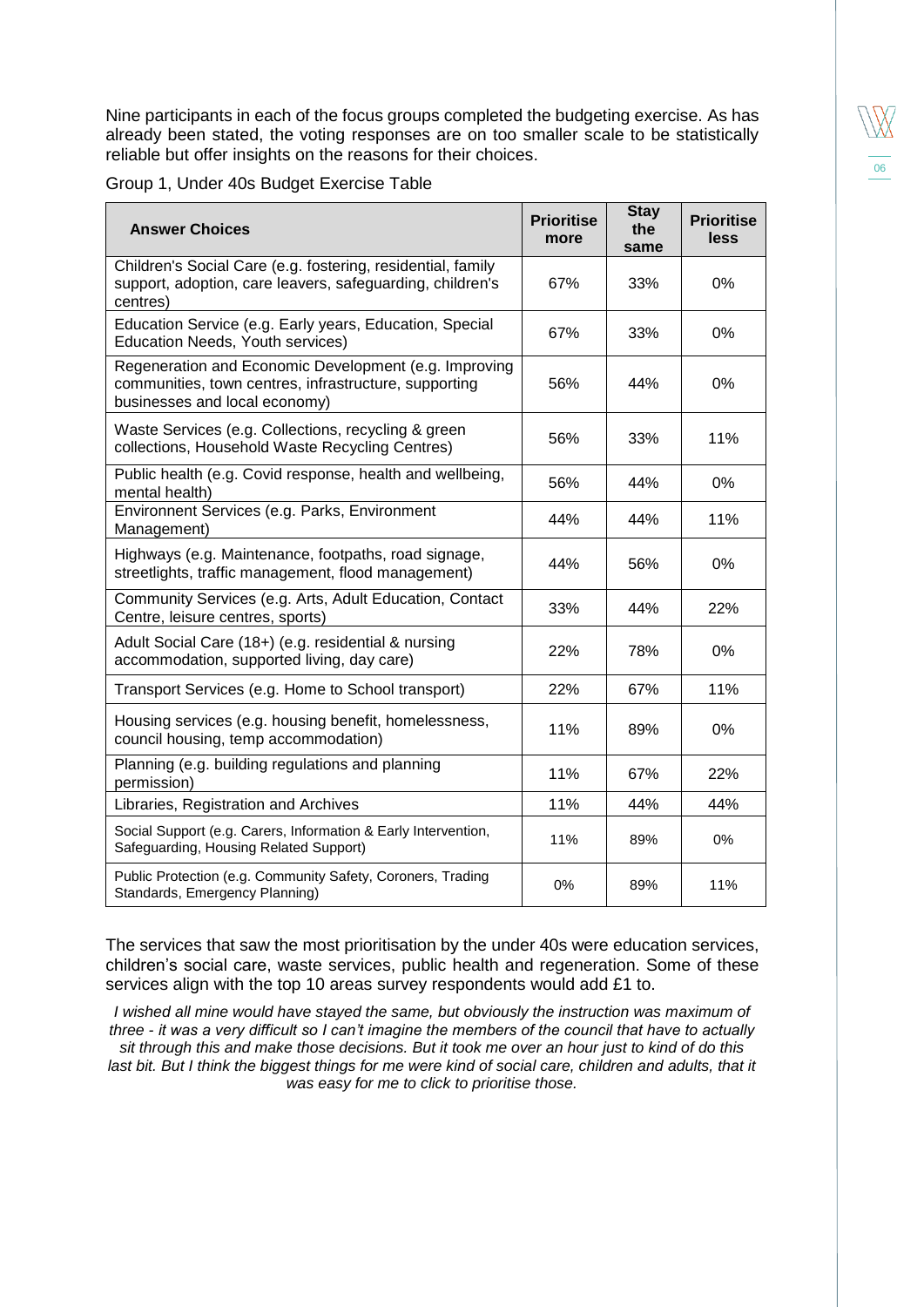*Group 1, U40*

06

*If I'm honest, I looked at which ones I felt the most towards, and I picked one for prioritise more, then I went down the list looking for ones that I felt the least towards and prioritise less. I was kind of selfish when thinking about my own needs.*

*Group 1, U40*

The prioritisations, to some extent, can be seen as following the concerns expressed by the under 40s in terms of quality of life with a focus on children and development:

*Prioritise more education, and check for special education needs and new services, as I highlighted before it can be doing some more for young children and community centres and things like that.*

*Group 1, U40*

The services that saw the least prioritisation by the under 40s were, libraries, planning and community services. Again, some of these services were within the top 10 areas for removal of £1 among survey respondents.

*I put less priority for libraries, I think was it libraries and registration. For libraries just because there's so much more access to information, the majority of us have computers at home, we've got access to the internet… that was the only reason why I'd personally prioritise less - not saying that we don't have a need for those.*

*Group 1, U40*

By way of comparison, the over 40s group prioritise the following council services: social support, children's social care, highways and regeneration. The under 40s and over 40s both shared a focus in the budget consultation on the provision of care.

#### **Group 2, Over 40s Budget Consultation Table**

| <b>Answer Choices</b>                                                                                                                           | <b>Prioritise</b><br>more | <b>Stay</b><br>the<br>same | <b>Prioritise</b><br>less |
|-------------------------------------------------------------------------------------------------------------------------------------------------|---------------------------|----------------------------|---------------------------|
| Children's Social Care (e.g. fostering, residential, family<br>support, adoption, care leavers, safeguarding, children's<br>centres)            | 67%                       | 33%                        | $0.00\%$                  |
| Highways (e.g. Maintenance, footpaths, road signage,<br>streetlights, traffic management, flood management)                                     | 67%                       | 11%                        | 22%                       |
| Social Support (e.g. Carers, Information & Early<br>Intervention, Safeguarding, Housing Related Support)                                        | 67%                       | 33%                        | 0%                        |
| Regeneration and Economic Development (e.g. Improving<br>communities, town centres, infrastructure, supporting<br>businesses and local economy) | 56%                       | 11%                        | 33%                       |
| Adult Social Care (18+) (e.g. residential & nursing<br>accommodation, supported living, day care)                                               | 44%                       | 44%                        | 11%                       |
| Public health (e.g. Covid response, health and wellbeing,<br>mental health)                                                                     | 44%                       | 56%                        | 0%                        |
| Housing services (e.g. housing benefit, homelessness,<br>council housing, temp accommodation)                                                   | 33%                       | 56%                        | 11%                       |
| Education Service (e.g. Early years, Education, Special<br>Education Needs, Youth services)                                                     | 33%                       | 67%                        | 0%                        |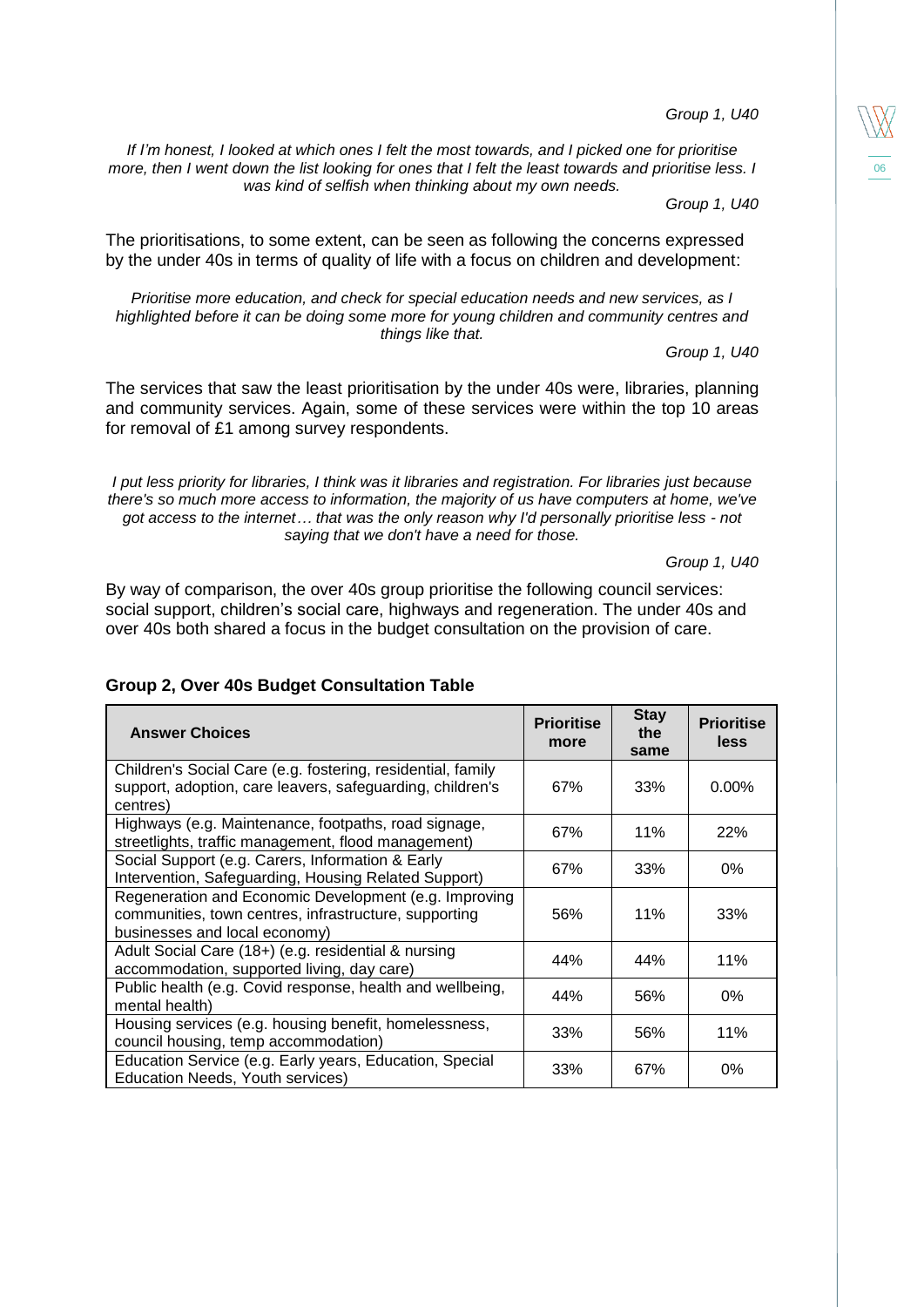| Community Services (e.g. Arts, Adult Education, Contact<br>Centre, leisure centres, sports)            | 22% | 56% | 22% |
|--------------------------------------------------------------------------------------------------------|-----|-----|-----|
| Environment Services (e.g. Parks, Environment<br>Management)                                           | 22% | 78% | 0%  |
| Public Protection (e.g. Community Safety, Coroners,<br>Trading Standards, Emergency Planning)          | 22% | 44% | 33% |
| Transport Services (e.g. Home to School transport)                                                     | 22% | 44% | 33% |
| Waste Services (e.g. Collections, recycling & green<br>collections, Household Waste Recycling Centres) | 22% | 78% | 0%  |
| Planning (e.g. building regulations and planning<br>permission)                                        | 11% | 33% | 56% |
| Libraries, Registration and Archives                                                                   | 11% | 33% | 56% |

A range of focus group participants, who were over 40, highlighted care as an important issue:

*children's one was them, I did because, you know, they're born into that situation and there's nothing they can do about it. And they've got to be looked after. Whether it's mental health or foster care.*

*Group 2, O40*

06

*I did children's for the same reasons. That's worth spending money on the Children's Services and the family support, all that kind of thing. I think that should be a priority*

*Group 2, O40*

*I think there's got to be more priority on adult social care. Definitely. There just isn't enough at the moment. Havering has always had an older population. It's getting harder and harder …you know, to get anybody to do anything.*

*Group 2, O40*

*I think I put on there about the highways. Because I think even in the parks, after four o'clock, it's really dark in there. Probably needs more lighting. Footpaths are uneven. potholes are on the road.*

*Group 2, O40*

*Obviously, I support the social care for older and younger people. And generally, sort of mental health things like that, I think is to be prioritised.*

*Group 2, O40*

The services that saw the least prioritisation by the over 40s were: libraries, planning, transport and public protection.

*Where I live, it's very green. And the last thing I want them to do is take away what I call greenbelt and put houses there unnecessarily.*

*Group 2, O40*

*The libraries again I haven't been in the library for probably 15 years.*

*Group 2, O40*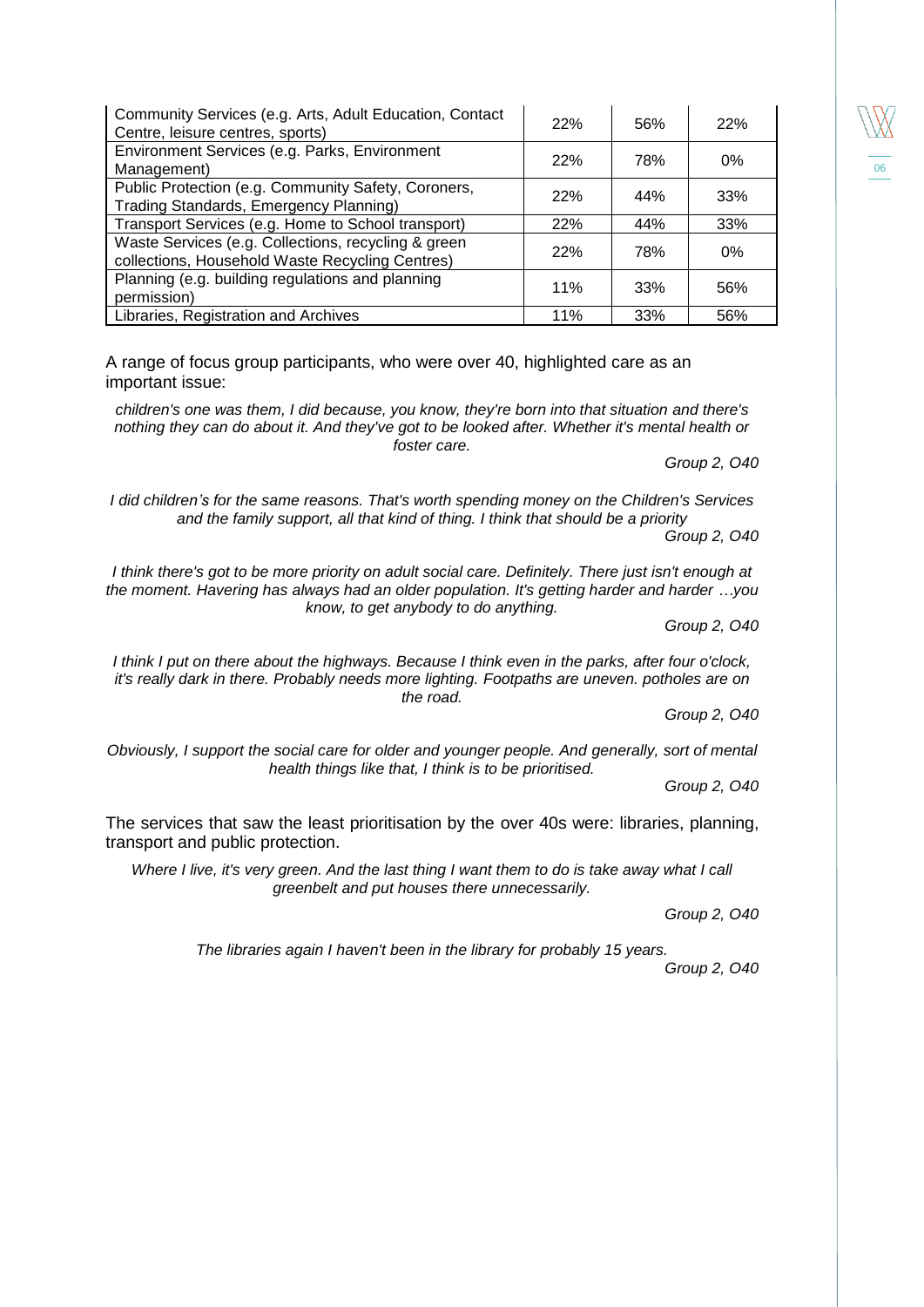## <span id="page-30-0"></span>**Survey Respondent Profile**

#### **Postcode**

The postcode of those who responded to the survey are listed below. Responses came from across the borough - Hornchurch, Romford, Upminster and Rainham.

06

| <b>Postcode</b> | <b>Frequency</b> | <b>Percent</b> |
|-----------------|------------------|----------------|
| <b>RM11</b>     | 71               | 16%            |
| <b>RM14</b>     | 66               | 14%            |
| <b>RM12</b>     | 62               | 14%            |
| RM <sub>3</sub> | 53               | 12%            |
| <b>RM13</b>     | 51               | 11%            |
| RM1             | 48               | 11%            |
| RM7             | 44               | 10%            |
| RM <sub>2</sub> | 28               | 6%             |
| RM <sub>5</sub> | 25               | 5%             |
| CM <sub>1</sub> |                  | 0%             |
| <b>CM11</b>     |                  | 0%             |
| E35BN           |                  | 0%             |
| EC <sub>1</sub> |                  | 0%             |
| RM4             |                  | 0%             |
| RM <sub>6</sub> |                  | 0%             |
| RM <sub>8</sub> |                  | 0%             |
| <b>SS17</b>     | 1                | 0%             |

#### **How did you find about this consultation?**

The top channels used to find out about the consultation were emails from the council and the council website.

| <b>Channel</b>                  | <b>Frequency</b> | Percentage % |
|---------------------------------|------------------|--------------|
| Email from the council          | 158              | 35%          |
| <b>Havering Council website</b> | 133              | 29%          |
| Facebook                        | 59               | 13%          |
| Friend/relative                 | 26               | 6%           |
| Newspaper                       | 12               | 3%           |
| Twitter                         | 29               | 6%           |
| Councillor                      | 8                | 2%           |
| VCS organisation                | 8                | 2%           |
| Other                           | 19               | 4%           |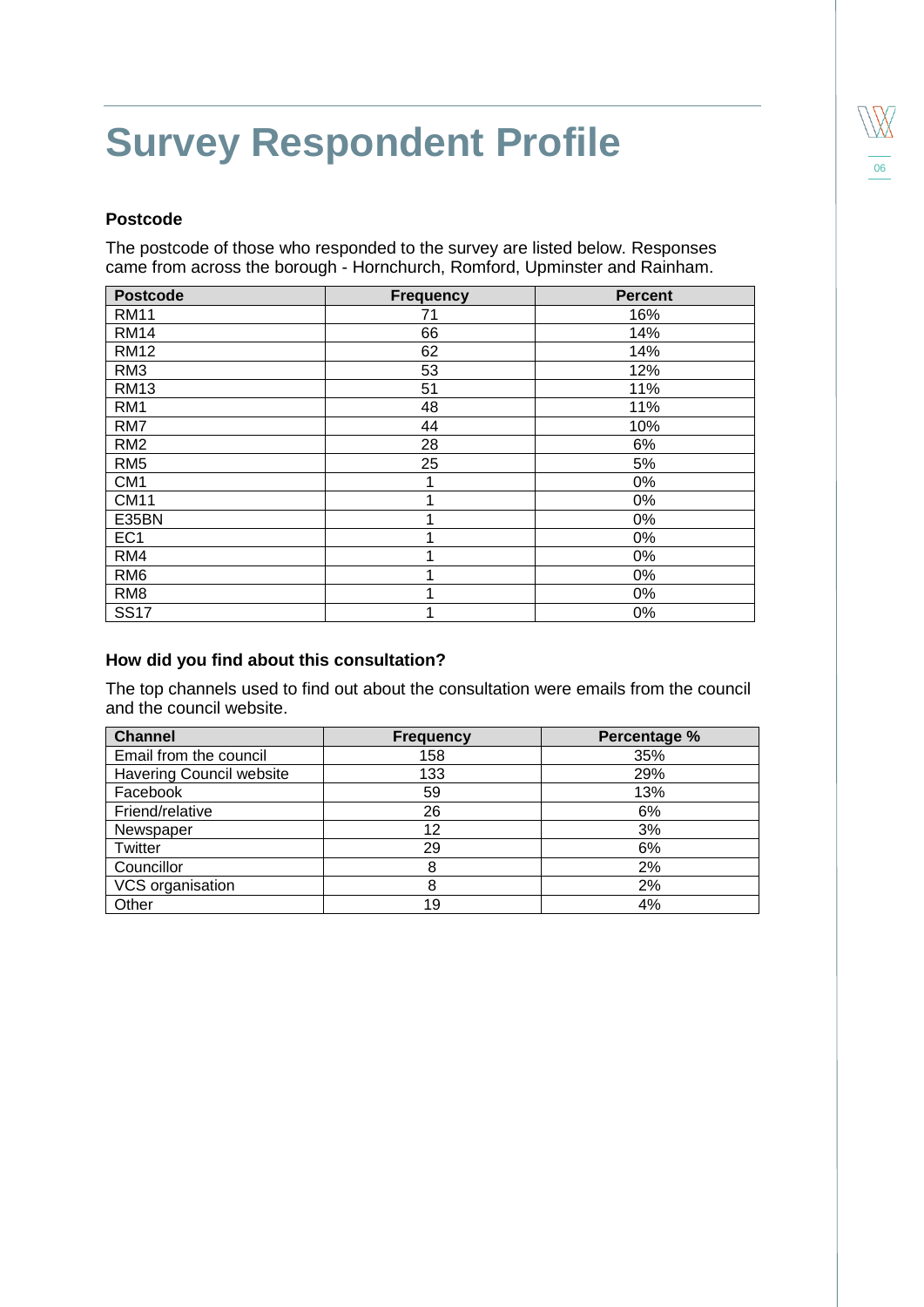

### **How old are you?**

| Age group         | <b>Frequency</b> | Percentage % |
|-------------------|------------------|--------------|
| 18-24             |                  | 1%           |
| 25-34             | 53               | 12%          |
| 35-44             | 84               | 18%          |
| 45-54             | 80               | 18%          |
| 55-64             | 93               | 20%          |
| 65-74             | 85               | 19%          |
| 75-84             | 35               | 8%           |
| Prefer not to say | 22               | 5%           |
| Not answered      |                  |              |

### **With which gender do you most identify?**

| Gender                   | <b>Frequency</b> | Percentage % |
|--------------------------|------------------|--------------|
| Man                      | 217              | 48%          |
| Woman                    | 210              | 46%          |
| Non-Binary               |                  | 0.2%         |
| Trans Man                |                  | 0.2%         |
| Gender Neutral / Agender |                  | 0.2%         |
| Prefer not to say        | 25               | 6%           |
| Not answered             |                  | 0.2%         |

### **How would you describe your sexual orientation?**

| <b>Sexual orientation</b> | <b>Frequency</b> | Percentage % |
|---------------------------|------------------|--------------|
| Heterosexual              | 387              | 85%          |
| Bisexual                  |                  | 2%           |
| Gay man                   |                  | $1\%$        |
| Lesbian/Gay woman         |                  | 0.4%         |
| Other                     |                  | $1\%$        |
| Prefer not to say         | 50               | 11%          |
| Not answered              |                  | 2%           |

#### **What is your marital or civil partnership status?**

| <b>Relationship status</b> | <b>Frequency</b> | Percentage % |
|----------------------------|------------------|--------------|
| Married                    | 264              | 58%          |
| Single                     | 75               | 16%          |
| Co-habiting                | 45               | 10%          |
| Widowed                    | 19               | 4%           |
| Civil partnership          |                  | 1%           |
| Other                      |                  | 2%           |
| Prefer not to say          | 40               | 9%           |
| Not answered               |                  | 0.4%         |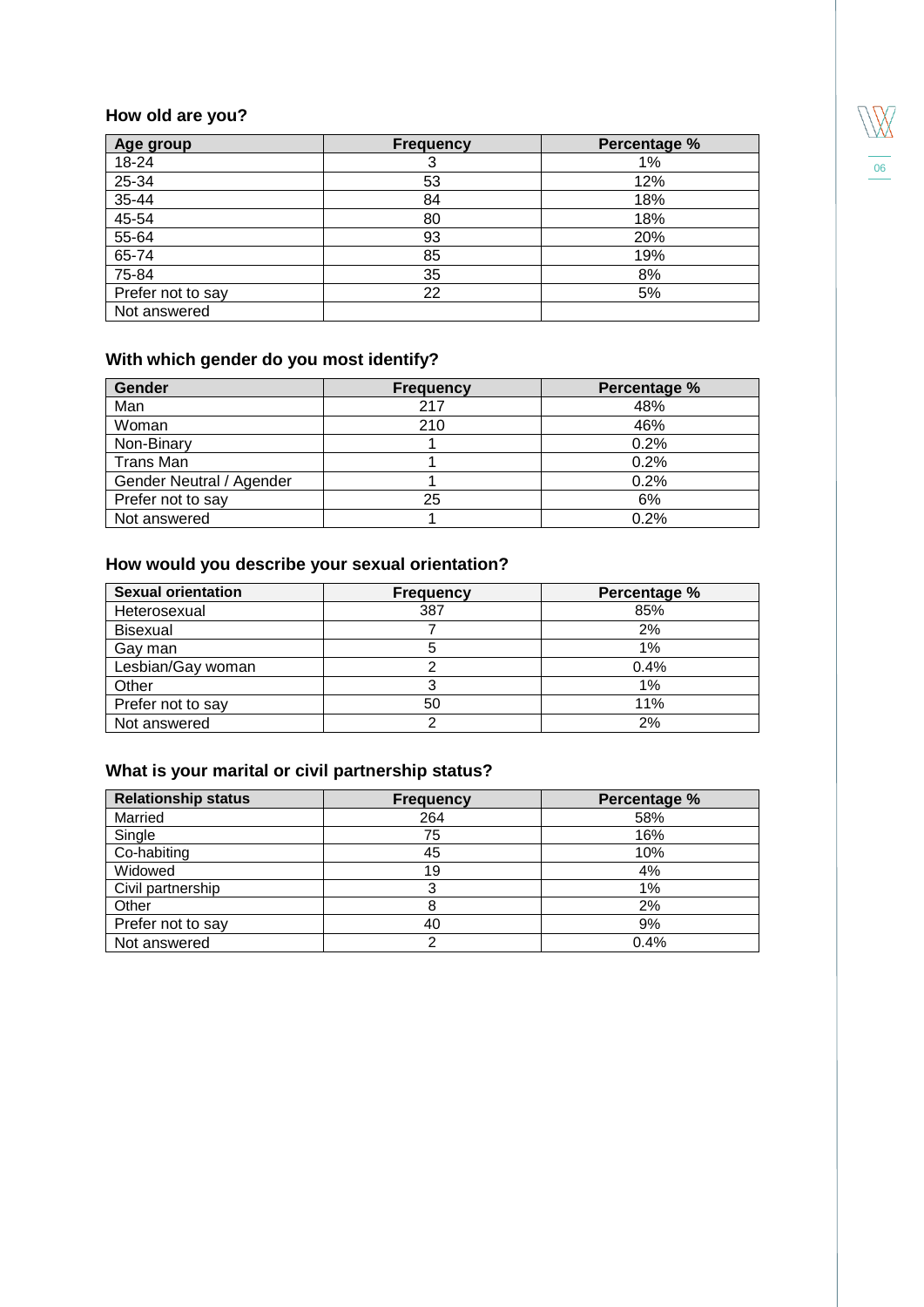#### **Ethnic origin is not about nationality, place of birth or citizenship. It is about the group to which you perceive you belong**

| <b>Ethnic group</b>           | <b>Frequency</b> | Percentage % |
|-------------------------------|------------------|--------------|
| <b>White British</b>          | 329              | 72%          |
| White European                | 19               | 4%           |
| White Irish                   |                  | 2%           |
| <b>White Other</b>            | 14               | 3%           |
| Mixed/multiple groups -       | 6                | 1%           |
| White and Black Caribbean     |                  |              |
| Mixed/multiple groups - other | 7                | 2%           |
| Indian                        | 9                | 2%           |
| <b>Asian Other</b>            | 11               | 2%           |
| Black /Black British -        | 6                | 1%           |
| Caribbean                     |                  |              |
| <b>Black Other</b>            | 4                | 1%           |
| Other ethnic group            | 5                | 1%           |
| Prefer not to say             | 4                | 1%           |
| Not answered                  | 47               | 10%          |

#### **Faith, Religion or Belief**

| <b>Religion</b>   | <b>Frequency</b> | Percentage % |
|-------------------|------------------|--------------|
| Christian         | 217              | 48%          |
| No Religion       | 137              | 30%          |
| Muslim            | 9                | 2%           |
| Hindu             | 5                | 1%           |
| Jewish            |                  | 1%           |
| Sikh              |                  | 0.2%         |
| <b>Buddhist</b>   |                  | 0.2%         |
| Other             | 15               | 3%           |
| Prefer not to say | 58               | 13%          |
| Not Answered      | 9                | 2%           |

### **Do you consider yourself to have a disability, impairment or health condition?**

|                   | <b>Frequency</b> | Percentage % |
|-------------------|------------------|--------------|
| No                | 316              | 69%          |
| Yes               | 94               | 21%          |
| Prefer not to say | 38               | 8%           |
| Not answered      |                  | 2%           |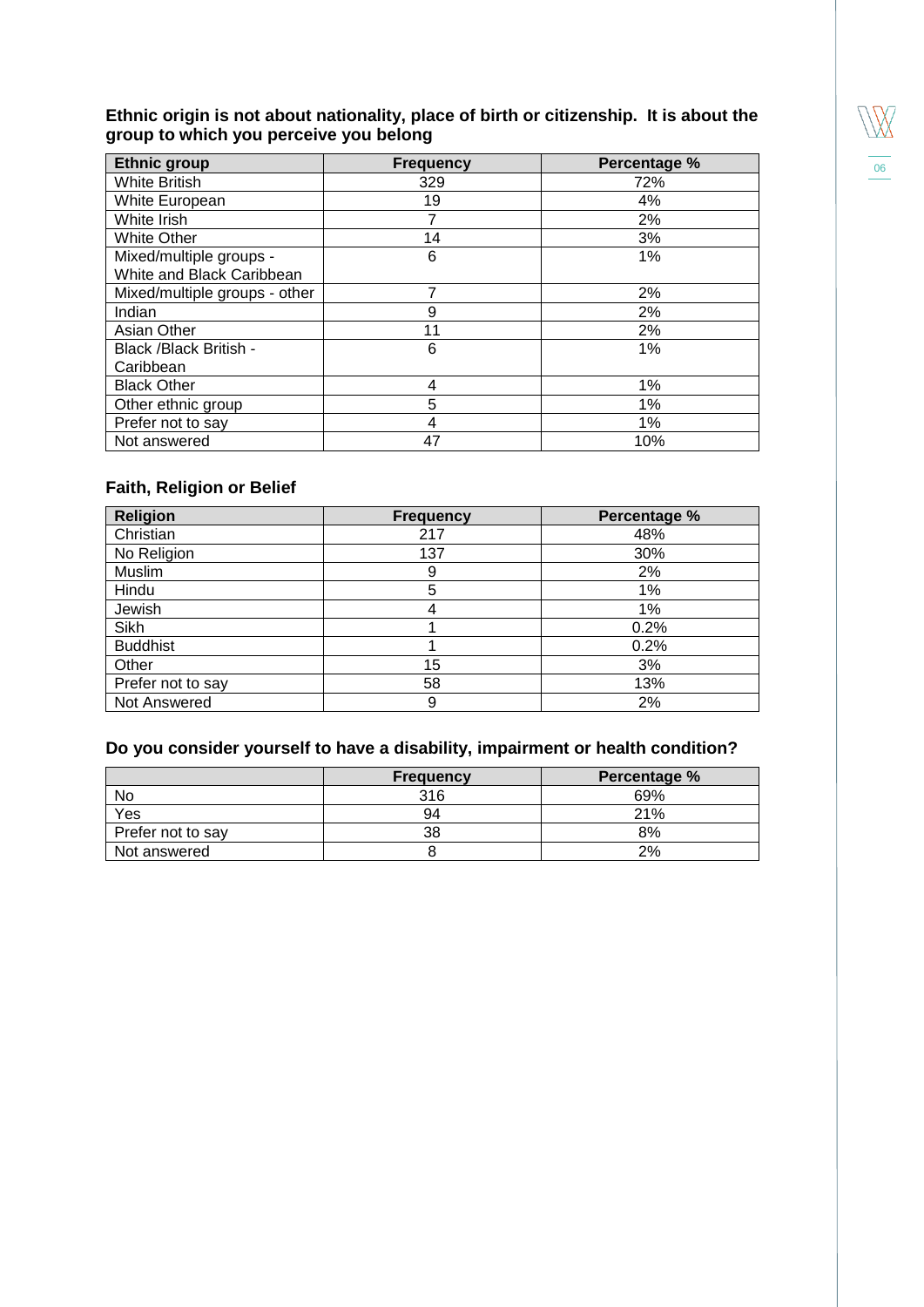### **Type of disability**

|                                             | <b>Frequency</b> | Percentage % |
|---------------------------------------------|------------------|--------------|
| Sensory - e.g. mild deafness; partially     | 17               | 4%           |
| sighted; blindness                          |                  |              |
| Physical - e.g. wheelchair user             | 13               | 3%           |
| Mental Illness - e.g. bi-polar disorder;    | 14               | 3%           |
| schizophrenia; depression                   |                  |              |
| Development or Educational - e.g. autistic  | 12               | 3%           |
| spectrum disorders (ASD); dyslexia and      |                  |              |
| dyspraxia                                   |                  |              |
| Learning Disability / Condition - e.g.      | $\mathfrak{p}$   | 0.4%         |
| Down's syndrome; Cerebral palsy             |                  |              |
| Long-term Illness / Health Condition - e.g. | 50               | 11%          |
| cancer, HIV, diabetes, chronic heart        |                  |              |
| disease, stroke                             |                  |              |
| Other                                       | 18               | 4%           |
| Not answered                                | 316              | 69%          |

### **What is your employment status?**

| <b>Employment status</b>            | <b>Frequency</b> | Percentage % |
|-------------------------------------|------------------|--------------|
| Employed - Permanent                | 219              | 48%          |
| Retired                             | 144              | 32%          |
| Self-employed                       | 22               | 5%           |
| Employed - Fixed term               | 14               | 3%           |
| Unemployed and looking for work     | 3                | 1%           |
| Unemployed and not looking for work | 3                | 1%           |
| Apprenticeship scheme / training    |                  | 0.2%         |
| <b>Student</b>                      |                  | 0.2%         |
| Other                               | 15               | 3%           |
| Prefer not to say                   | 28               | 6%           |
| Not Answered                        | 6                | 1%           |